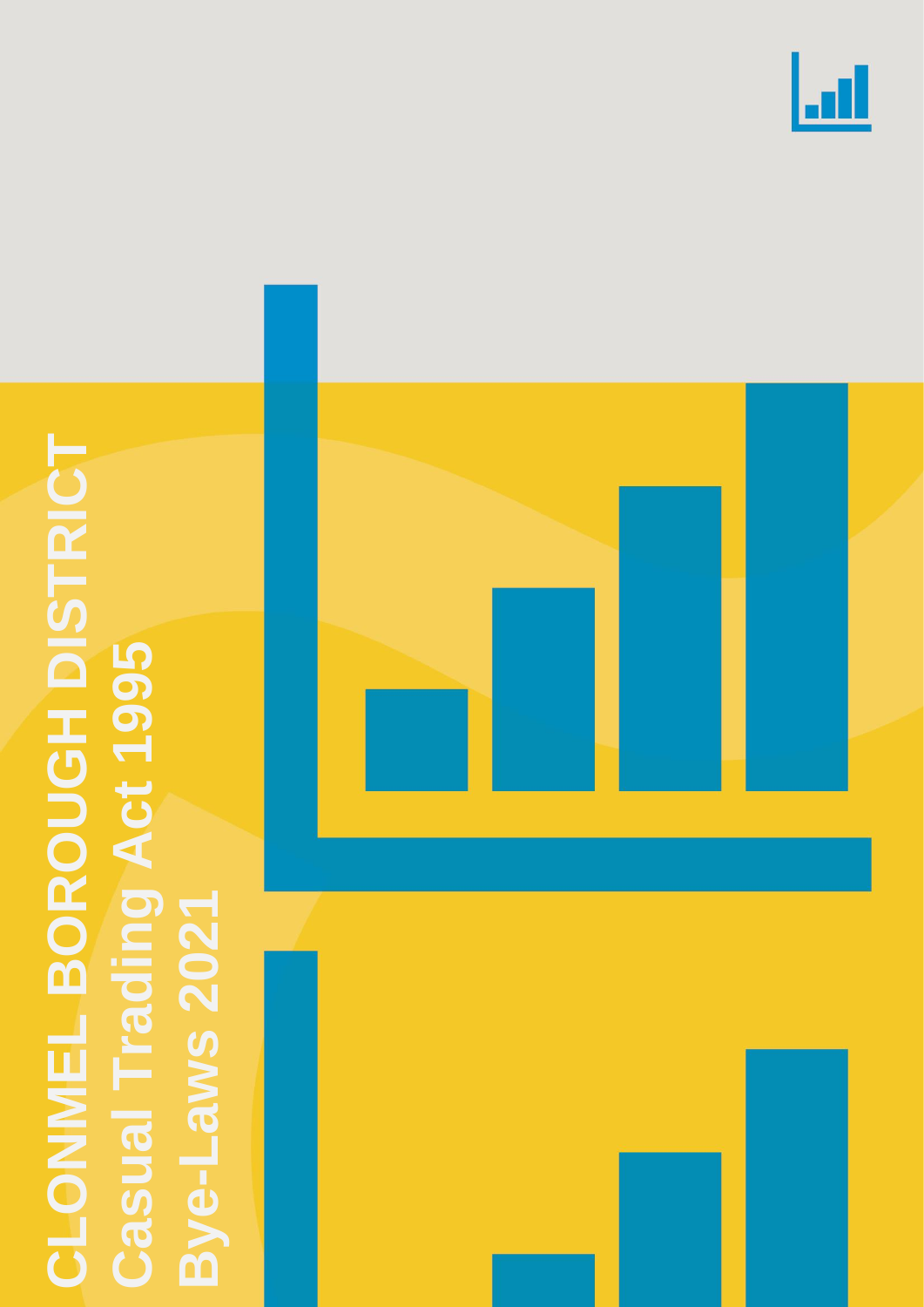**CLONMEL BOROUGH DISTRICT**

# **CASUAL TRADING BYE-LAWS 2021**

**PROPOSED UNDER**

**The Casual Trading Act, 1995**

**And**

**The European Union (Casual Trading ACT 1995) Regulations 2018**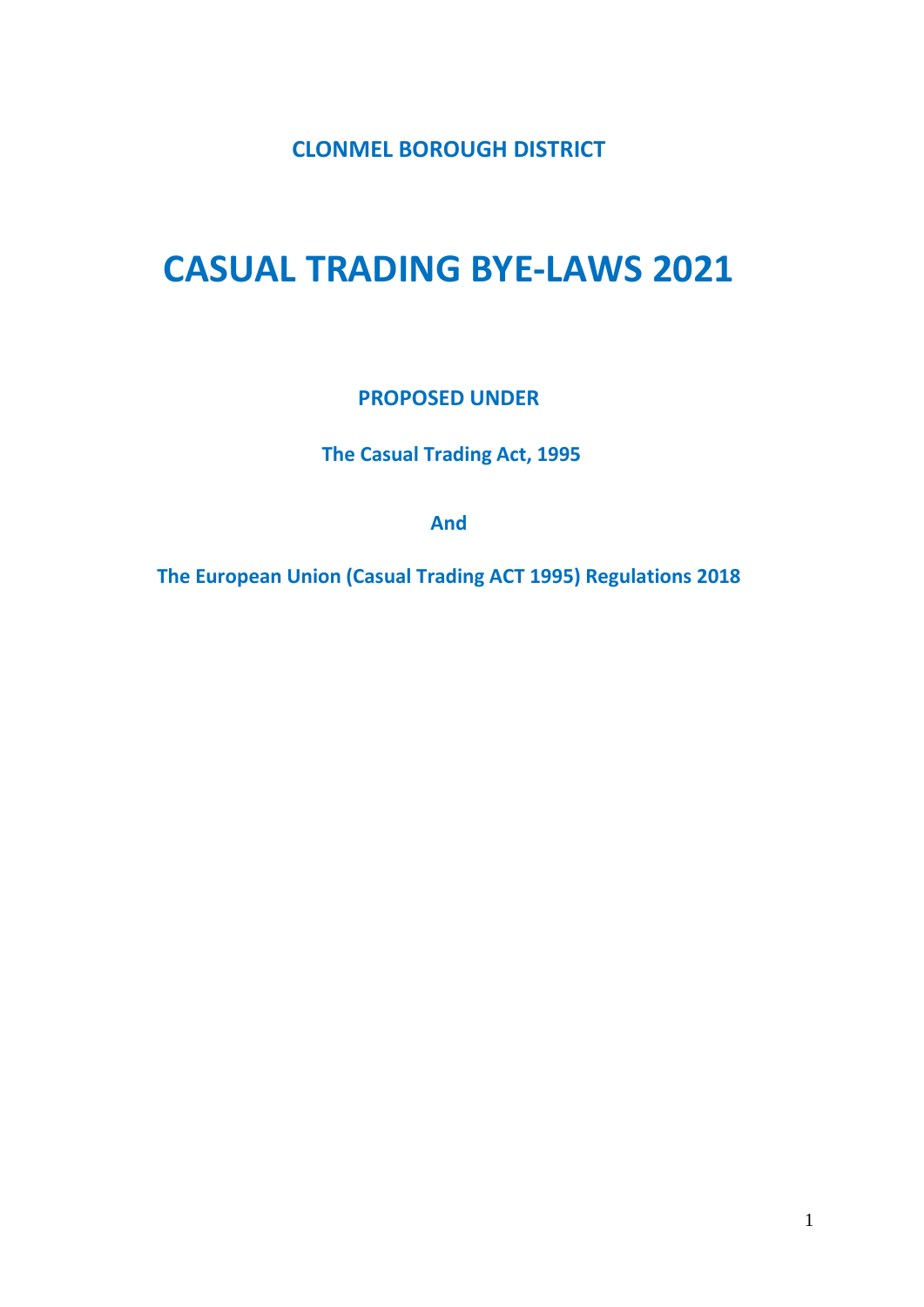# **BYE-LAWS IN RELATION TO CONTROL, REGULATION, SUPERVISION AND ADMINISTRATION OF CASUAL TRADING**

THE DISTRICT AREA OF CLONMEL BOROUGH DISTRICT (hereinafter referred to as "Clonmel Borough District") in pursuance of the powers conferred on it by Section 6 of the Casual Trading Act, 1995 HEREBY MAKES the following Bye-Laws for the Control and Designation of Casual Trading in the administrative area of Clonmel Borough District.

- **1.** These Bye-Laws may be cited as the Clonmel Borough District Casual Trading Act 1995, Bye-Laws 2021.
- **2.** These Bye-Laws shall come into operation on 15<sup>th</sup> September 2021 on which date the Tipperary South Riding County Council Casual Trading Act 1995 Bye-Laws (as they relate to the Clonmel Borough District area) and the Clonmel Borough Council Casual Trading Act 1995, Bye-Laws 2004 shall stand revoked.

#### **DEFINITIONS**

**3.** In these Bye-Laws save where the context otherwise applies: -

"The Act" means the Casual Trading Act, 1995.

"Allotted Pitch" means the trading bay or Pitch allotted in a Casual Trading Licence to an individual trader.

"Authorised Officer" means any person appointed by Tipperary County Council under Section 10 of the Act to be an Authorised Officer.

"Casual Trader" means any person or his Nominated agent, authorised to carry out Casual Trading pursuant to The Casual Trading Act, 1995 and these Bye-Laws.

"Casual Trading" has the meaning assigned to it in Section 2 of the Act.

"Casual Trading Area" means the land standing designated in these Bye-Laws made under Section 6 of The Act as an area where Casual Trading may be carried on.

"Casual Trading Licence" means a licence granted by Clonmel Borough District pursuant to Section 4 of the Act.

"Casual Trading Pitch" means each area designated and specified in a licence issued by Clonmel Borough District for the purpose of trading at an event.

"Event" shall includes festivals and street entertainment

"Goods" shall include all provisions or marketable commodities/services.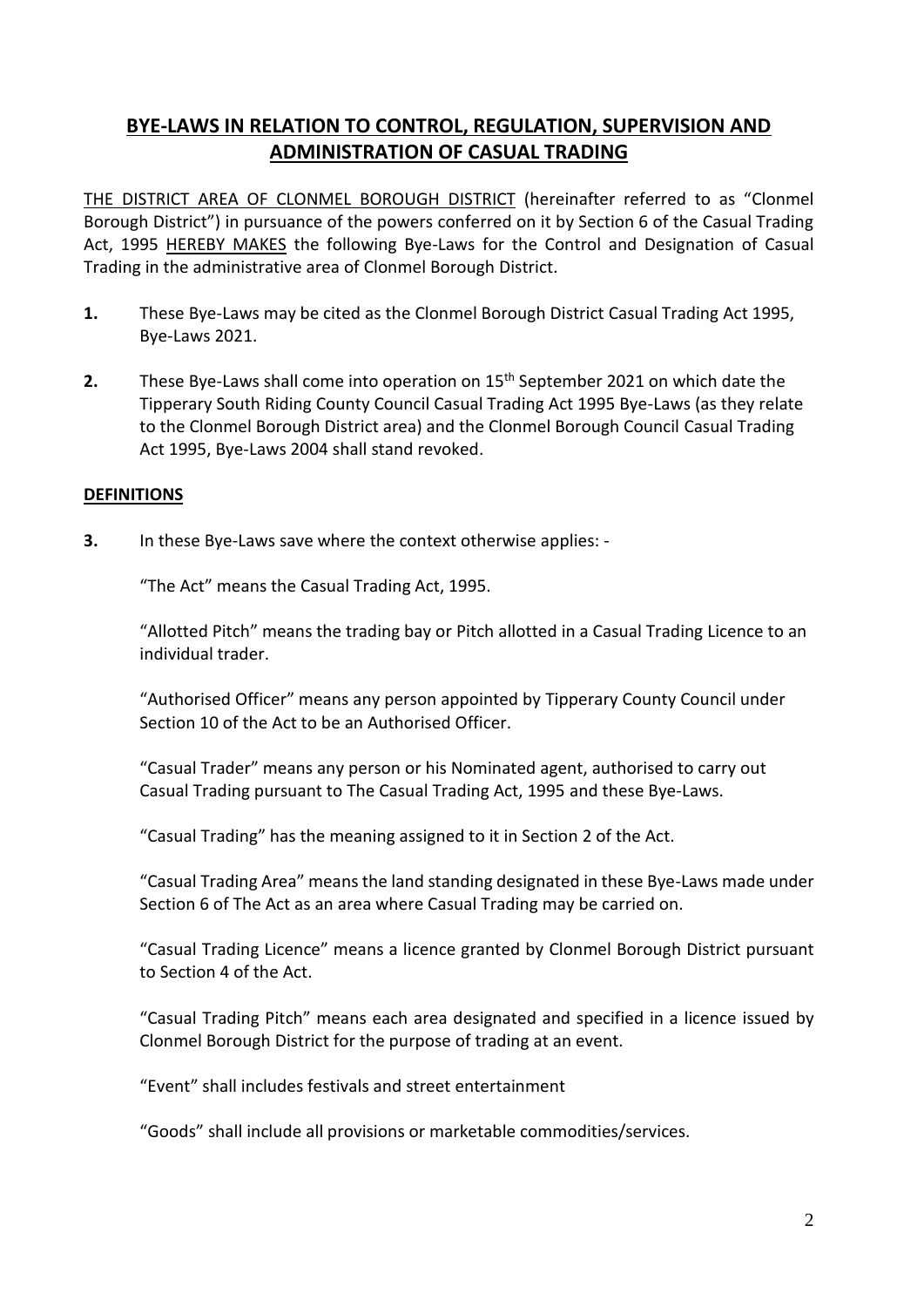"Mobile Fast Food Casual Trader" shall include all vehicles fitted with a cooking area and a service hatch selling take-away food.

"The District" means Clonmel Borough District.

"Pitch Vehicle" means and includes a mechanically propelled vehicle from which a trader may sell or store their produce

"Sell, Selling or Sale" includes agreeing to offer to sell or displaying for sale or inviting an offer to buy.

"Stall" shall, in addition to its ordinary meaning, include any wheeled or moveable stall or box, barrow, cart, caravan or other vehicle or booth or other stand or conveyance used for Casual Trading.

"Vehicle" means and includes every means of conveyance, whether mechanically propelled or not, of persons, market produce or any goods or articles.

#### **EXEMPTIONS**

- 4. Pursuant to Section 2(4) of the Act, casual trading does not include
	- a) the sale of cabbage plants only for the period from 1<sup>st</sup> February to 1<sup>st</sup> July
	- **b)** the selling of printed matter or pious or religious objects at or in the immediate vicinity of a church or place of worship on days on which service or other religious ceremonies take place therein
	- **c)** Selling to a person at the place where he resides or carries on business
	- **d)** Selling during the period  $1<sup>st</sup>$  May to  $30<sup>th</sup>$  September in any year, by
		- i. The grower (within the meaning assigned to that expression by the Casual Trading Act 1995 (Section 2(3)) Regulations 2004 or
		- ii. Subject to the condition specified in relation to this paragraph by those Regulations being satisfied, a servant or agent of the grower, of one or more of the following fruits and vegetables, namely –
			- a) Strawberries, raspberries, blueberries, gooseberries, blackberries, loganberries, tayberries, and currants
			- b) Potatoes having loose skins and which have been harvested prior to maturity

#### **ALTERNATIVE TRADING PLACES:**

5. An existing licence for a trading place may be suspended by Executive Order to facilitate public realm developments, construction/development/maintenance of a roadway, footpath or other infrastructure or adjoining sites or for other operational reasons. As appropriate, alternative trading places may be assigned by The District to existing licence holders following consultation, subject to availability for the duration of the works.

#### 6. **Public Realm Developments**: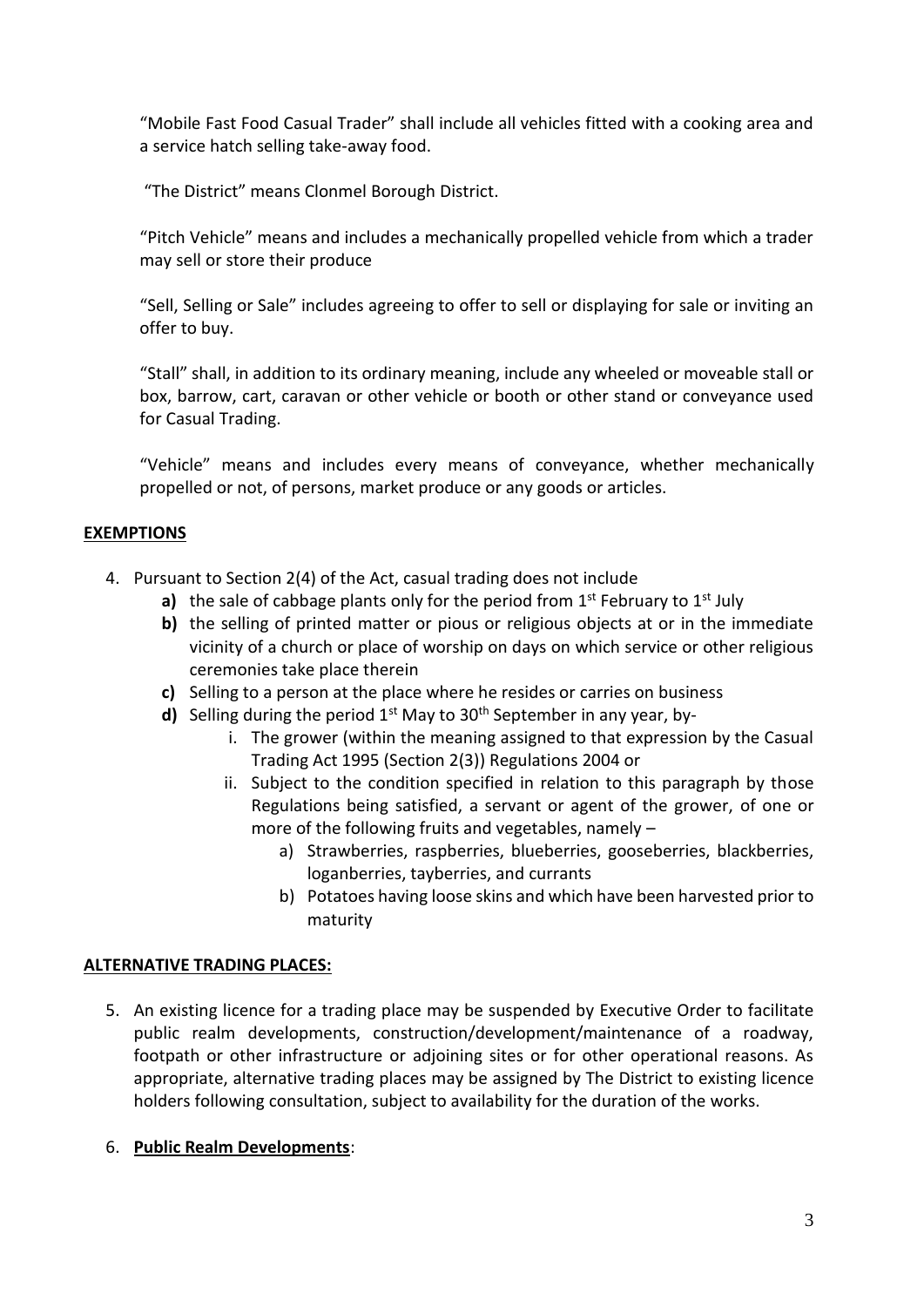The District reserves the right to make alterations to designated Casual Trading Areas that may be required as a result of new public realm developments in town centres, in consultation with existing casual traders.

#### **DESIGNATION OF LAND AS CASUAL TRADING AREA**

7. Casual Trading shall only be carried out in the locations designated for that purpose in First Schedule to these Bye-Laws OR at a specific event or events at such other locations as may be approved by Clonmel Borough District in a licence as detailed in the Fifth Schedule to these Bye-Laws and issued pursuant to Section 4 (1) (a) (iii) of the Act.

#### **TIMES OF TRADING**

- 8. A licence for Casual Trading will be valid only for the specific days as stated in the Licence issued by the Clonmel Borough District.
- 9. A licence for Casual Trading will be valid only for the specific times as stated in the Licence issued by the Clonmel Borough District.
- 10. Casual Trading shall only take place at the times and days specified in the Licence.
- 11. Casual Trading in the case of Mobile Fast Food, Casual Traders shall not trade outside of the hours of trading as follows:

| October to March   | $\sim$ | 10.30a.m. to 1a.m.   |
|--------------------|--------|----------------------|
| April to September | $\sim$ | 10.30a.m. to 1.30a.m |

#### **LICENSING REQUIREMENTS**

- 12. A person shall not engage in Casual Trading unless he/she is or is a servant or agent acting for such a person who holds a Casual Trading Licence that is for the time being in force and the Casual Trading is in accordance with the licence. A person engaged in Casual Trading in the Casual Trading Area:
	- a) Shall only engage in Casual Trading at the Casual Trading Pitch specified in the Casual Trading Licence granted by the District.
	- b) Shall only trade in the goods as specified in the Casual Trading Licence and the determination of the specified goods to be sold and the combination and diversity of goods to be sold in a Casual Trading Area will be made by the Chief Executive or his nominee at the time of the granting of the individual licences.
	- c) Shall not deposit, cause or permit any goods, produce or articles to be deposited on any land except inside the Casual Trading Pitch specified in the Casual Trading Licence,
	- d) Shall not obstruct or cause to be obstructed free passage through the Casual Trading Area or any of the immediate approaches thereto.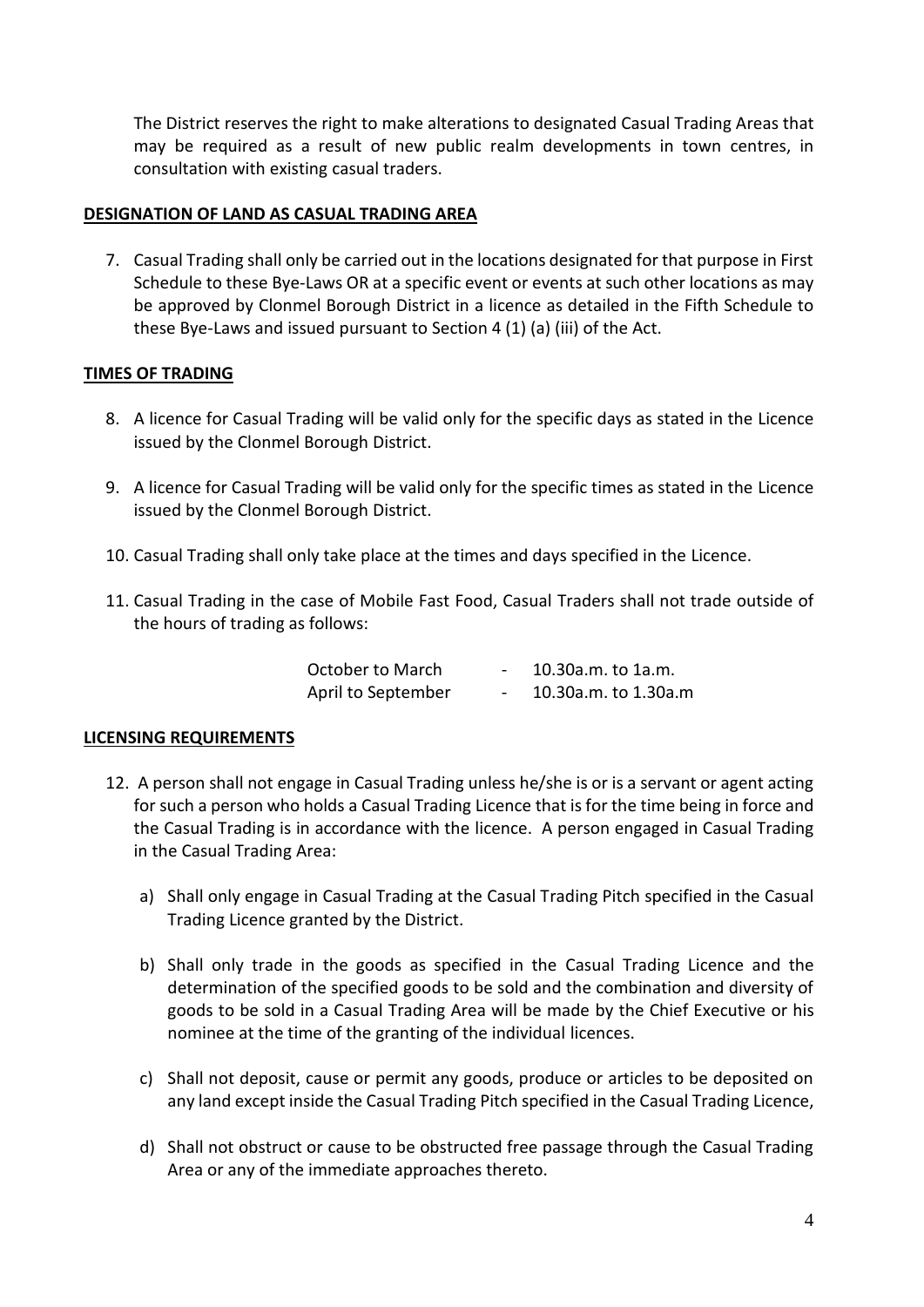- e) Shall not obstruct or cause to be obstructed the entrance to the premises in the vicinity of the Casual Trading Area.
- f) Shall not obstruct or impede or assist a person to obstruct The District or its servants or agents in the carrying out of any works of maintenance or improvement in any part of the Casual Trading Area even when such work is carried out during trading hours.
- g) Shall not sell counterfeit or illegal goods, products or substances and if convicted in court the Licence shall be revoked.
- 13. A person carrying on Casual Trading at the Casual Trading Pitch specified in the Casual Trading Licence shall display by a notice in the prescribed form the number of the Casual Trading Licence.
	- **(a)** The notice displayed pursuant to this Bye-Law shall be painted or inscribed or printed and affixed on a durable material, and
	- **(b)** Shall be so displayed in a conspicuous position at the place where the Casual Trading is carried on as to be clearly visible and easily legible to members of the public at such place.
	- **(c)** Form No. 1 set out in the Third Schedule to these Bye-Laws shall be the prescribed form of the notice required to be displayed under this Bye-Law for Casual Trading not being Casual Trading at an event or events.
	- **(d)** Form No. 2 set out in the Fourth Schedule to these Bye-Laws shall be the prescribed form of the notice required to be displayed under this Bye-Law for Casual Trading at an event.
- 14. A Casual Trading Licence shall only be used by the person to whom the licence was issued or by such agent of such person as agreed in writing by The District.

#### **FOOD HYGIENE REGULATIONS**

- 15. Food, prepared or unprepared, shall not be made available for sale, displayed, stored or kept in any other manner except in accordance with the Food Hygiene Regulations for the time being in force or any further regulations that may be made in that regard.
- 16. Guidance from the Health Services Executive [\(https://www2.hse.ie/coronavirus/\)](https://www2.hse.ie/coronavirus/) in regard to safety, social distancing and other Covid-19 related matters to be complied with at the time being in force and any other regulations that may be made in the interest of public health heretofore.

#### **PARKING RESTRICTIONS WITHIN CASUAL TRADING AREA**

17. **(a)** A person shall not park a vehicle in the Casual Trading Area during allocated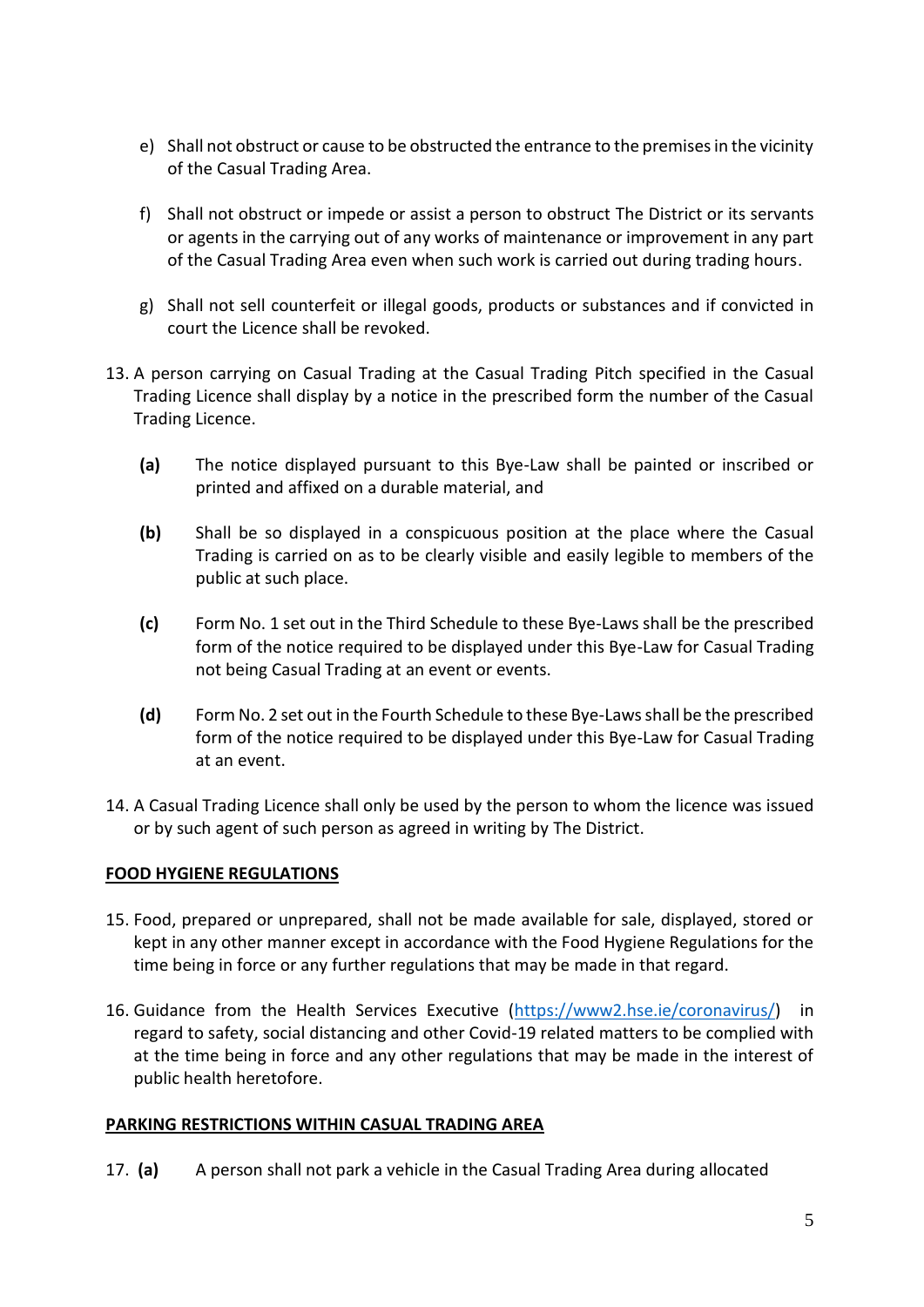trading hours.

- **(b)** A Licenced Trader shall not park a vehicle in the Casual Trading Area during trading hours unless such vehicle is being used for Casual Trading and is wholly parked within the area of the Casual Trading Pitch specified in the Casual Trading Licence.
- **(c)** A Licenced Trader shall remove such vehicle from the Casual Trading Pitch specified in the Casual Trading Licence and from the Casual Trading Area on each day upon which Casual Trading is permitted by the Casual Trading Licence not later than thirty minutes after the expiration of trading hours.
- **(d)** A Licenced Trader shall not park a vehicle earlier for a period exceeding thirty minutes from the commencement of parking in the Casual Trading area for the purposes of unloading goods or produce onto the Casual Trading Pitch specified in the Casual Trading Licence.

#### **PITCH OPERATION AND MAINTENANCE INCLUDING HEALTH AND SAFETY**

- 18. The type of Stall used by a person engaged in Casual Trading must be approved by The District and the dimensions of same shall not exceed the defined area of the allotted pitch.
- 19. Stalls used must be of safe, anchored and robust construction (Max 2.5M) in height from ground level and suitably equipped for the particular service which it proposes to provide. Materials covering Stalls must be clean, safe and tightly secured to the frame. The Stall shall be maintained in a safe condition at all times and barriers shall be erected around all potential hazards. The Casual Trader can only display goods within the boundary of his/her Stall, therefore goods shall not obstruct free passage through the market place.

The Casual Trader must provide a statement from a competent person that the structure is safe.

The District shall not be responsible for any loss, damage or injury caused by the negligence of any casual trader, his/her agents, employees or customers.

- 20. Trading shall be confined to the Allotted Pitch at the designated Casual Trading Area and no goods shall over hang a Stall or be deposited on the ground except in the Allotted Pitch and no Stall shall exceed 2.5 metres in height without prior agreement of The District.
- 21. If a Casual Trader's Stall operates in the form of a roadworthy truck or van, the 2.5metre height restriction does not apply. The vehicle cannot exceed the allocated pitch area.
- 22. The District reserves the right to change and alter the internal layout of the Casual Trading Pitches within the Casual Trading Areas at any time.
- 23. A person carrying on Casual Trading in the Casual Trading Area shall ensure that the Casual Trading Pitch, specified in the Casual Trading Licence remains unaltered and undamaged as a consequence of their Casual Trading.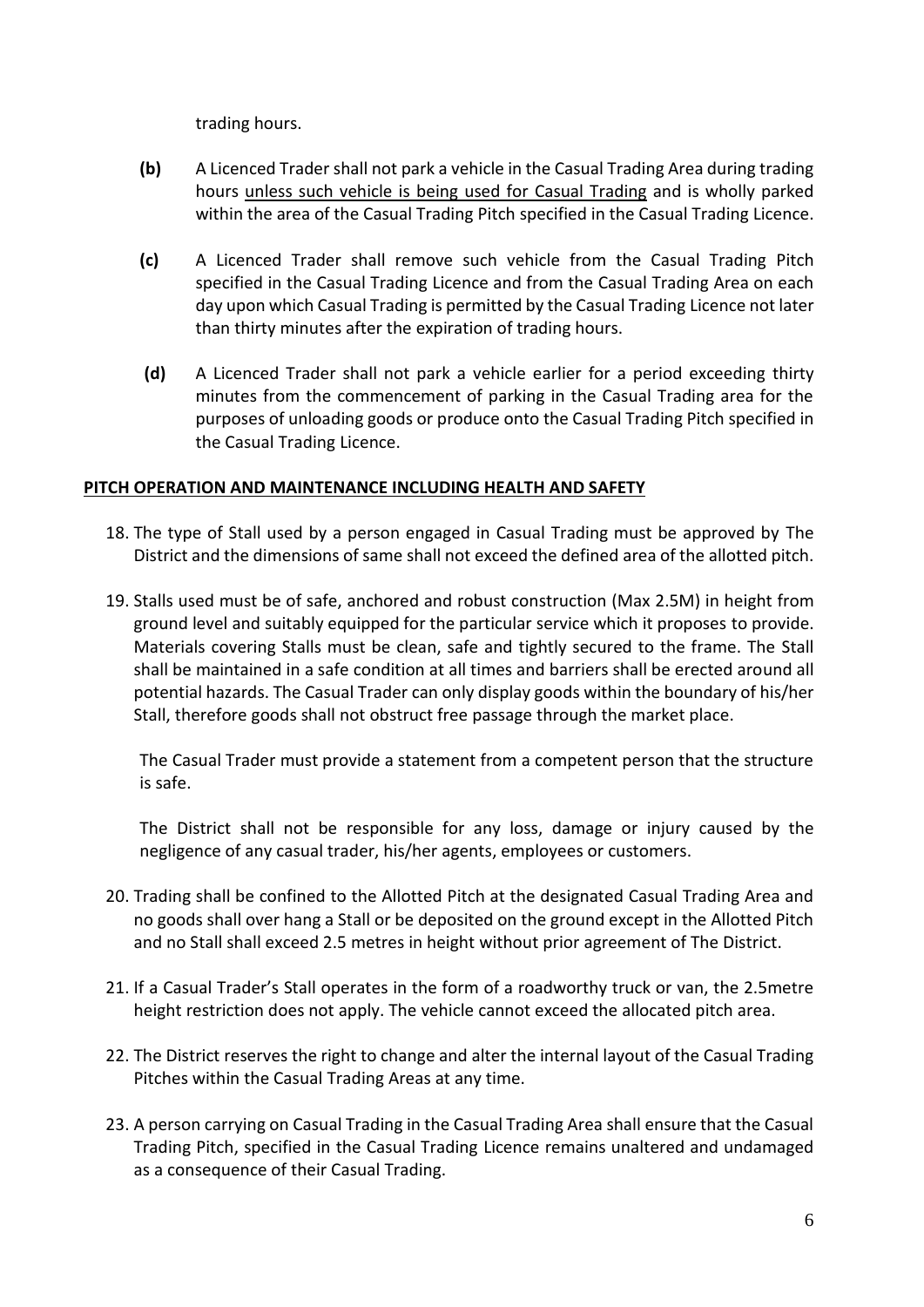- 24. No broadcasting or speech from a mechanical amplification system shall take place from any Stall or any Vehicle and no loud playing of radios or music reproduction appliances shall take place at any Stall.
- 25. A person engaged in Casual Trading shall not sell and/or demonstrate any power tools and motorized implements to include saws, angle grinders, air compressors, welders, strimmers, generators and transformers.
- 26. All generators, used in conjunction with Casual Trading Stalls, shall conform to acceptable noise levels (i.e. 65db (A) – where db (A) means decibel level) and a manufacturer's certificate may be required to confirm specification.
- 27. A person carrying on Casual Trading in the Casual Trading Area shall, keep the Casual Trading Pitch, specified in the Casual Trading Licence in a clean and tidy condition and for that purpose shall;
	- **(a)** cause the Stall to be properly cleansed immediately before and after the sale of goods for the day,
	- **(b)** cause the Casual Trading Area and a radius of at least 50 metres to be kept free of litter arising from the Casual Trading business as approved by licence,
	- **(c)** A suitable receptacle for refuse, agreed with The District, must be provided by the licence holder and must be kept at all times of trading within the trading place. Casual Traders shall comply with any requirements of the Waste Management Acts and any Regulations or Bye-laws made therefrom.
	- **(d)** A suitable receptacle for waste oil, agreed with The District, must be provided by a Fast Food Trader licence holder and must be kept at all times of trading within the trading place. Fast Food Traders shall comply with any requirements of the Waste Management Acts and any Regulations or Bye-laws made therefrom regarding the disposal of waste oil.
	- **(e)** Litter must not be allowed to accumulate in the vicinity of the trading place during casual trading hours and at the end of trading the trading place must be cleaned up and all refuse removed and shown to be properly disposed of by the licence holder. Each trader shall also clean their Casual Trading Pitch as often as is necessary or when directed by The Clonmel Borough District, its employees or agent, during the day on which the stall is in use for the sale of goods.
	- **(f)** Every person conveying goods to or from the Casual Trading Area shall, as often as necessary and without creating a nuisance or obstruction remove or cause to be removed from every avenue or passage in the market place and from the footway or roadway of the immediate approaches thereto all refuse arising from the loading or unloading or the conveyance of the goods by them upon or through the avenue passage footway or roadway.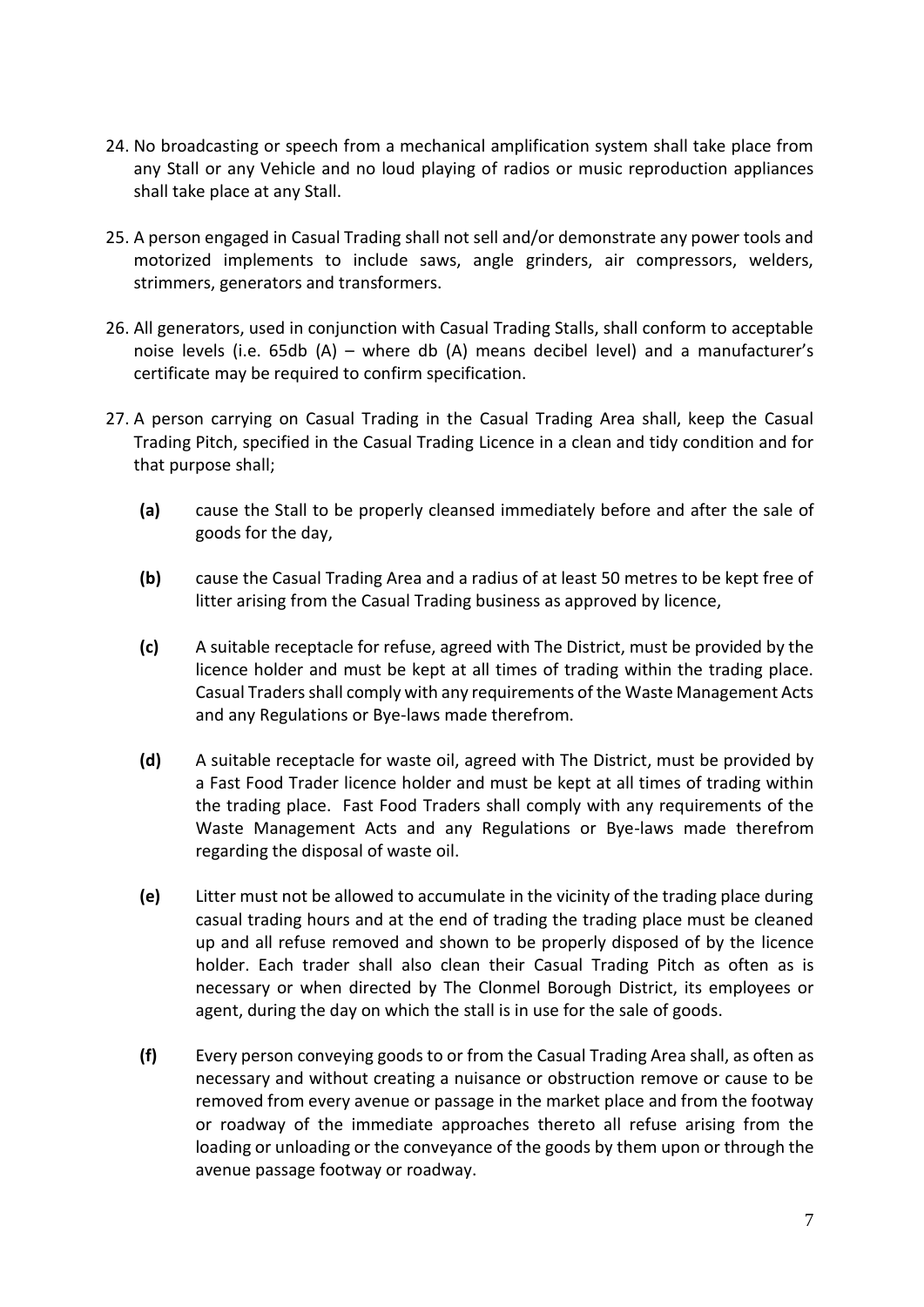- **(g)** No person shall obstruct or hinder any other person in the proper use of the Casual Trading Area or any article provided by the District for use therein.
- **(h)** Traders must comply with the Litter Pollution Act in relation to the erection of signs in the vicinity of the trading site.
- 28. A Casual Trader in charge of a Stall shall not cause or suffer
	- 1) any fish to be trimmed, gutted or cleaned at or about his stall.
	- 2) any foul or feathered game to be plucked at or about his stall or
	- 3) any untrimmed vegetables or vegetables with clay, soil or dirt adhering to the roots thereof to be conveyed upon or exposed for sale at any stall
- 29. No licence holder or any other person shall interfere with or obstruct any officer, servant or agent of The District engaged in carrying out of any works of maintenance on any part of the Casual Trading Area even where such work is carried out during trading hours.
- 30. The District shall not be held responsible for any property belonging to any person whatsoever deposited or left in any part of the Casual Trading Area, nor for any loss, damage or injury caused by the negligence of any trader, their agents, employees or customers.
- 31. The District reserves the right to remove Stalls found on the designated Casual Trading Area after trading hours and/or goods or other articles left outside the Allotted Pitch at any time.

These items will be stored by The District and will only be returned to the licence holder on the payment of the District's cost in relation to the administration, removal and storage of these items.

#### **AUTHORISED OFFICER**

- 32. The District may appoint an Authorised Officer or Officers for the purposes of managing and controlling the Casual Trading Area.
- 33. A Casual Trader shall comply with the lawful requests and directions by an Authorised Officer or by a member of the Garda Síochána.
- 34. An Authorised Officer appointed by The District or a member of the Garda Síochána may:
	- **(a)** enter, inspect and examine any place where he/she has reasonable cause to believe that Casual Trading is being engaged.
	- **(b)** require any person whom he/she has reasonable cause to believe to be engaging in Casual Trading: -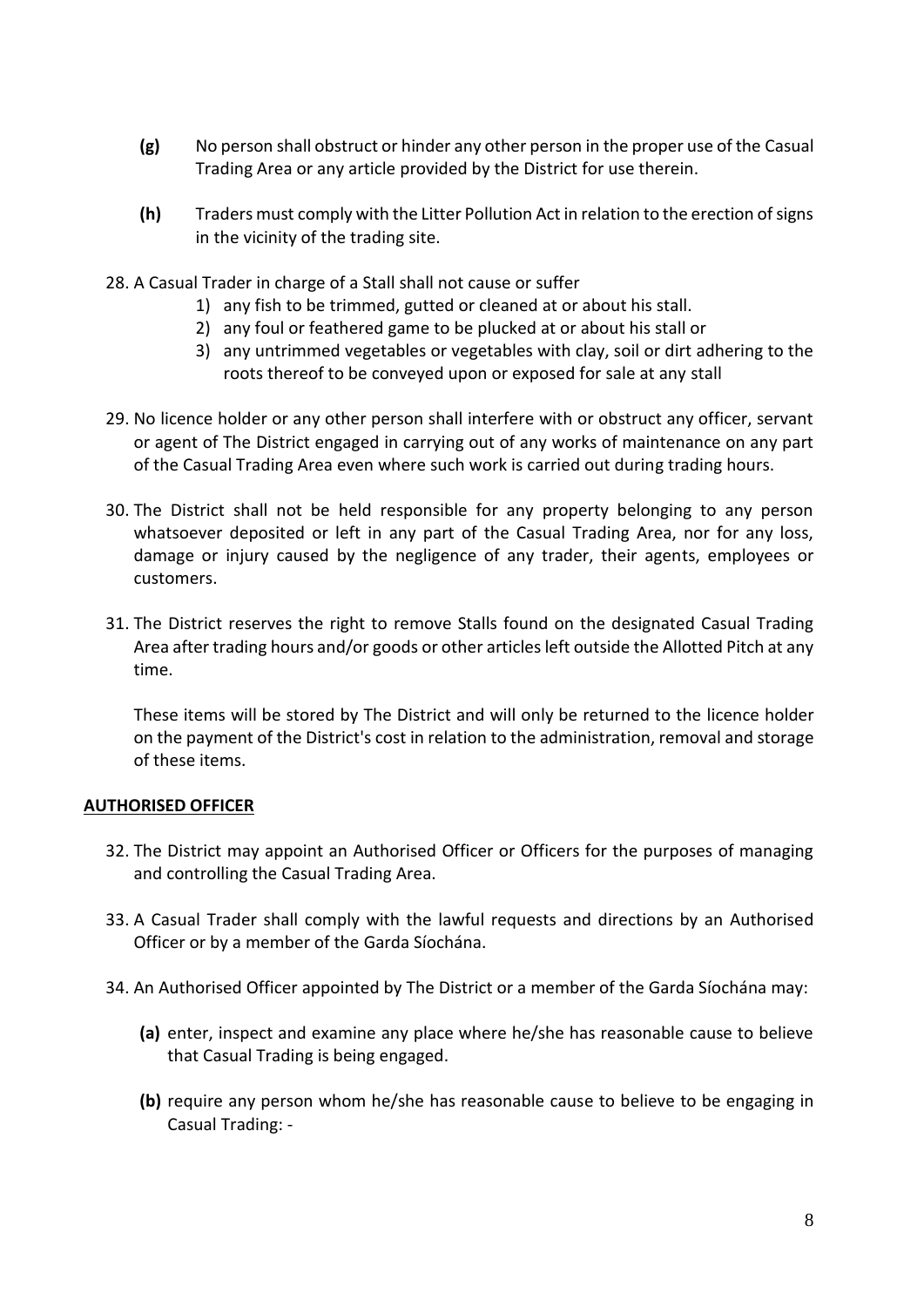- **(i)** to produce, if it is not being displayed, a Casual Trading Licence authorising such trading and to permit the Officer or member of an Garda Síochána to examine the Licence, and
- **(ii)** if he/she fails, neglects or refuses to produce such a licence or in a case in which it is not being displayed, to furnish to the Officer or a member of an Garda Síochána his name and address and, if he/she is the servant of another person, the name and address of the other person.
- **(c)** make such examination and inquiry as may be necessary to ascertain whether the provisions of The Act or of these Bye-Laws are being complied with,
- **(d)** require any person whom he/she has reasonable cause to believe to be engaging in Casual Trading in contravention of the Act to give such information as is in his/her power to give as to the ownership of any goods being sold in the course of such trading.
- 35. A person shall not fail, refuse or neglect to comply with a requirement of an Authorised Officer or member of the Garda Síochána under these Bye-Laws.
- 36. A person shall not obstruct or interfere with, or give false information to the Authorised Officer or member of the Garda Síochána in the performance of functions under these Bye-Laws.
- 37. A person shall be deemed not to have failed or refused to comply with a requirement of an Authorised Officer under these Bye-Laws to produce a Casual Trading Licence if he gives to the Officer his name and address and if he is the servant or agent of another person, the name and address of that other person.

#### **INSURANCES**

38. A person carrying on Casual Trading in the Casual Trading Area shall indemnify Tipperary County Council against all actions, claims or demands whatsoever by any person claiming damages for personal injuries, loss or damage caused by any act, neglect or default of such Casual Trader, his servants, or employees in and about the carrying on of such Casual Trading in the Casual Trading Area or Pitch and every such Casual Trader shall be required by the District to have in force at all times an appropriate Public Liability Insurance with an Insurance Company to be approved by the District insuring against the aforesaid risks in a minimum sum of €6,500,000 for any one incident. The interest of Tipperary County Council is to be noted on the face of such policy of insurance and if at any time the said policy is allowed to lapse or is rendered void the District shall be at liberty to revoke the Casual Trading Licence of such person forthwith.

#### **APPLICATION PROCESS**

39. A person applying to the District for a Casual Trading Licence shall furnish to the District, the information requested in the form prescribed, together with such further information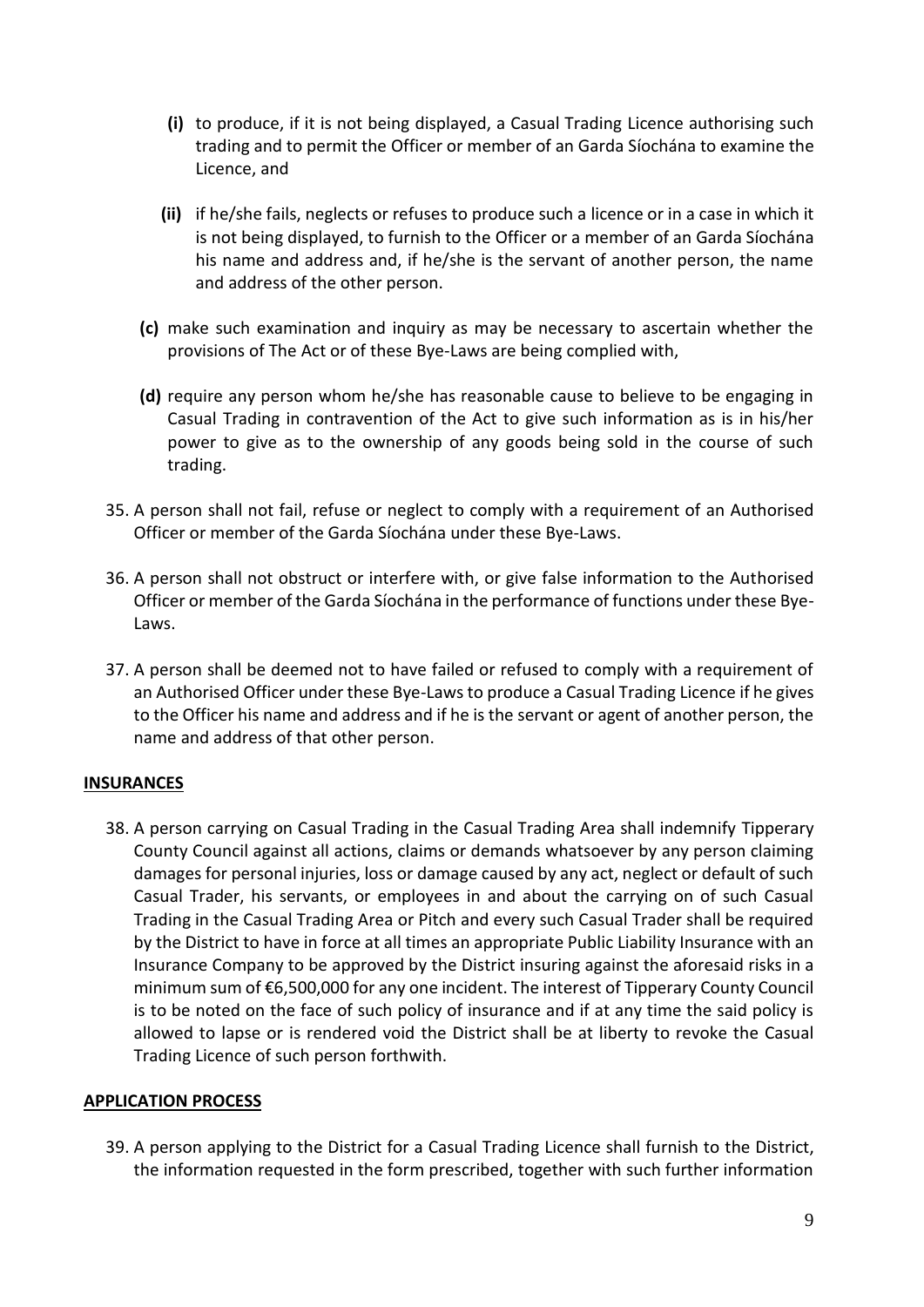as the District may request for the purposes of the exercise of its powers and functions under the Act, and if a person fails to comply with this article, the District may refuse to grant the person the licence.

- 40. Applications for Casual Trading Licences shall be made in the appropriate form addressed to: District Administrator, Clonmel Borough District, Tipperary County Council, Civic Offices, Emmet Street, Clonmel, Co Tipperary or emailed to [clonmelbd@tipperarycoco.ie](mailto:clonmelbd@tipperarycoco.ie).
	- (a) An individual application shall be made for each licence.
	- (b) A current Tax Clearance Certificate from the Revenue Commissioners must be lodged with each completed application form.
	- (c) The District reserves the right to grant or refuse a Casual Trading Licence.
	- (d) Individual Trading Pitches shall be allocated by the District by such methods that it may, at its discretion decide.
	- (e) The allocation process shall not exclude allocation by competition or lot when deemed necessary. The District may run the competition or lot as it considers appropriate.
	- (f) The allocation of a licence will be based on applicants meeting specific criteria and subject to a transparent decision making process which is not arbitrary. However, the allocation process shall not exclude allocation by competition or lot when deemed necessary due to over-subscription of qualifying applicants.
	- (g) A Casual Trader who fails to trade, on one or more days, for eight consecutive weeks is liable to have his/her licence revoked. The District may, at its discretion, serve notice on the licence holder that his/her licence has been revoked for the remainder of the licence period, and arrange to reallocate the Pitch in question. The holder will be given the opportunity to explain their absence prior to any decision regarding revocation of the Licence.
	- (h) Trading Pitches shall not be exchanged or sublet.
	- (i) The District or its servants or agents may from day to day, permit any trading Pitch which has already been allocated to be temporarily used by any other Casual Trader when not in actual use by the Casual Trader to whom it was allocated or where it has not been occupied by 12.00 p.m.
- 41. A person applying to the Council for a Casual Trading Licence shall furnish to the Council, the information requested in the form prescribed, together with such further information as the Council may request for the purposes of the exercise of its powers and functions under the Act, and if a person fails to comply with this article, the Council may refuse to grant the person the licence.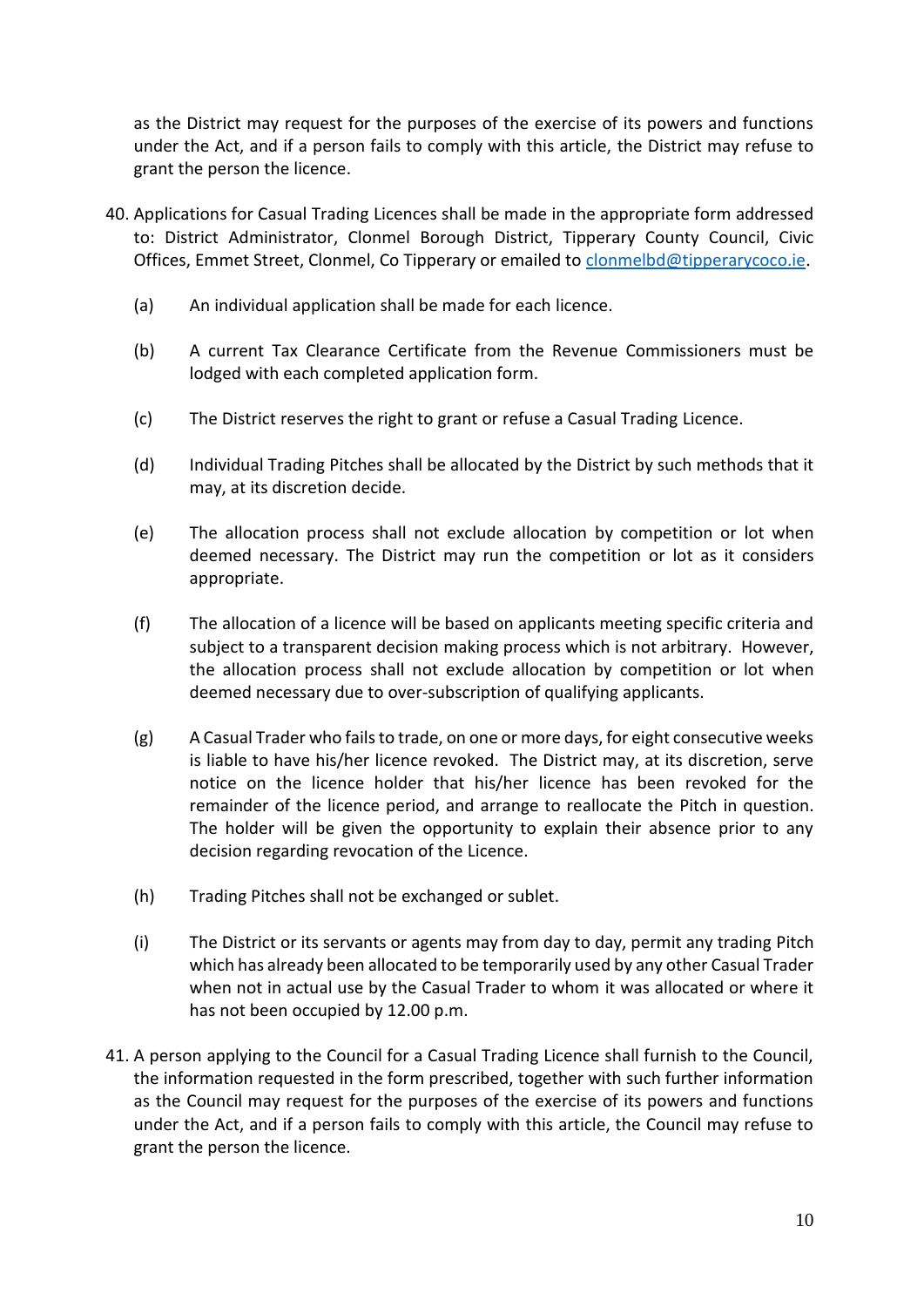- 42. The allocation of a trading Pitch by a Licence shall not confer upon the trader any tenancy or right to occupy or transfer the said Pitch.
- 43. The District may revoke a Casual Trading Licence if it is satisfied that a condition of the Licence is being or has been contravened or if the person to whom it was granted is convicted of any offence in relation to the importation, possession or sale of goods committed while he was the holder of a Casual Trading Licence or an offence under the Act.
- 44. The District where possible reserves the right to prohibit Casual Trading on any trading day, or part thereof, in the event that exceptional circumstances arise which necessitate such prohibition. The District where possible will notify any affected licence holders in advance of any such prohibition taking effect.
- 45. Casual Trading Licences are issued annually and valid for a period of 12 months from  $1^{st}$ January to 31<sup>th</sup> December. Applicants must reapply for a licence on an annual basis no later than 1<sup>st</sup> November each year.

However, Clonmel Borough District may issue Licences for periods less than twelve (12) months at its discretion, and this can include festivals, events or seasonal trading. Fees will be applied on a pro rata basis.

#### **SERVICE OF NOTICES**

- 46. Where a notice in relation to any provision of these Bye-Laws is required to be served on or given to a person, it shall be addressed to him or her and shall be served on or given to him or her in one of the following ways: -
	- (a) where it is addressed to him or her by name, by delivering it to him or her;
	- (b) by leaving it at the address or sending it by post by registered letter at which he or she ordinarily resides or, to the address most recently received by The District from the Casual Trader for correspondence purposes or, in a case in which an address for services has been furnished, at that address;
	- (c) where the address at which he or she ordinarily resides cannot be ascertained by reasonable inquiry and the notice or copy is so required or authorised to be given or served in respect of any Allotted Pitch by delivering it to some person over the ages of 16 years employed, or otherwise engaged in connection with the carrying out of the Casual Trading to which the notice related, on the allotted pitch or by affixing it in a conspicuous place on or near the allotted pitch.

For the purposes of this section, a company registered under the Companies Acts, 1963 to 2006, shall be deemed to be ordinarily resident at its registered office, and every other body corporate and every incorporated body shall be deemed to be ordinarily resident at its principal office or place of business.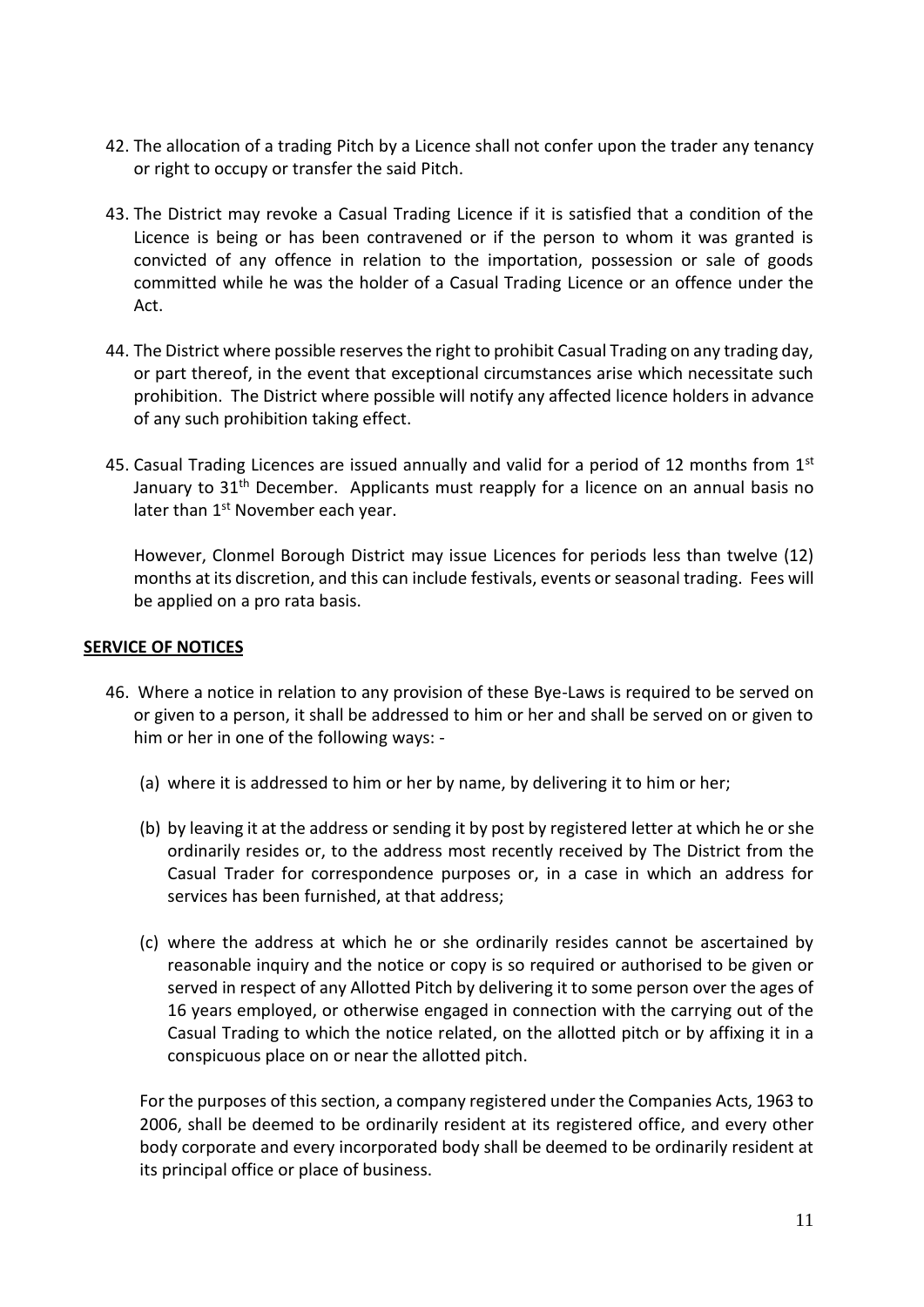#### **LICENCE FEES AND REFUNDS**

- 47. The appropriate annual fee as set out in the Second Schedule of these Bye-Laws shall be payable to The District in advance of the issue of a Casual Trading Licence for each Casual Trading Pitch to be allocated to a trader in a Casual Trading Area.
- 48. A fee as set out in the Second Schedule of these Bye-Laws shall be payable to The District in advance with an application for the grant of a Casual Trading Licence in respect of Casual Trading at an event or events specified in a Casual Trading Licence to be issued pursuant to Section 4(1) (a) (iii) of the Act.
- 49. The fees and charges set out in these Bye-Laws shall be reviewed five years after the Bye-Laws come into operation and thereafter any increase in fees cannot exceed the cost of administration of the Bye-Laws.

These fees shall be non-refundable in the event of revocation of a licence.

- 50. A licence holder may surrender his/her Licence to The District at any time prior to the expiry of the licence period. A person who surrenders a Licence may obtain a refund of that portion of the licence fee equivalent to the unexpired term of licence, subject to a maximum refund of 50% of the total fee. Where a licence has been surrendered, The District may issue a new licence for the unexpired term of the surrendered licence.
- 51. A licence holder may obtain a refund of a portion of their licence fee subject to a maximum refund of 50% of the total fee when non-trading conditions, arising from exceptional circumstances and/or in the interest of public health, are declared nationally.
- 52. A licence fee will be refunded where it is shown that any profits from Casual Trading in one of the designated pitches are used for charitable purposes. In such circumstances a Licence is to be applied and paid for. Refunds will be issued on submission of the charitable status certificate identifying the seller and Garda permit where appropriate.

#### **PENALTIES**

53. A person who contravenes any of the Bye-Laws shall be guilty of any offence under Section 6 (12) of Section 6 of the Act and shall be liable to such penalties as specified in Section 14 of the Act.

#### **EVENT TRADING**

- 54. Clonmel Borough District reserves the right to award Casual Trading Licences to traders for special events, festivals and fairs.
- 55. Applications for event licences shall be made not less than 15 working days in advance of the date on which the trading is to take place.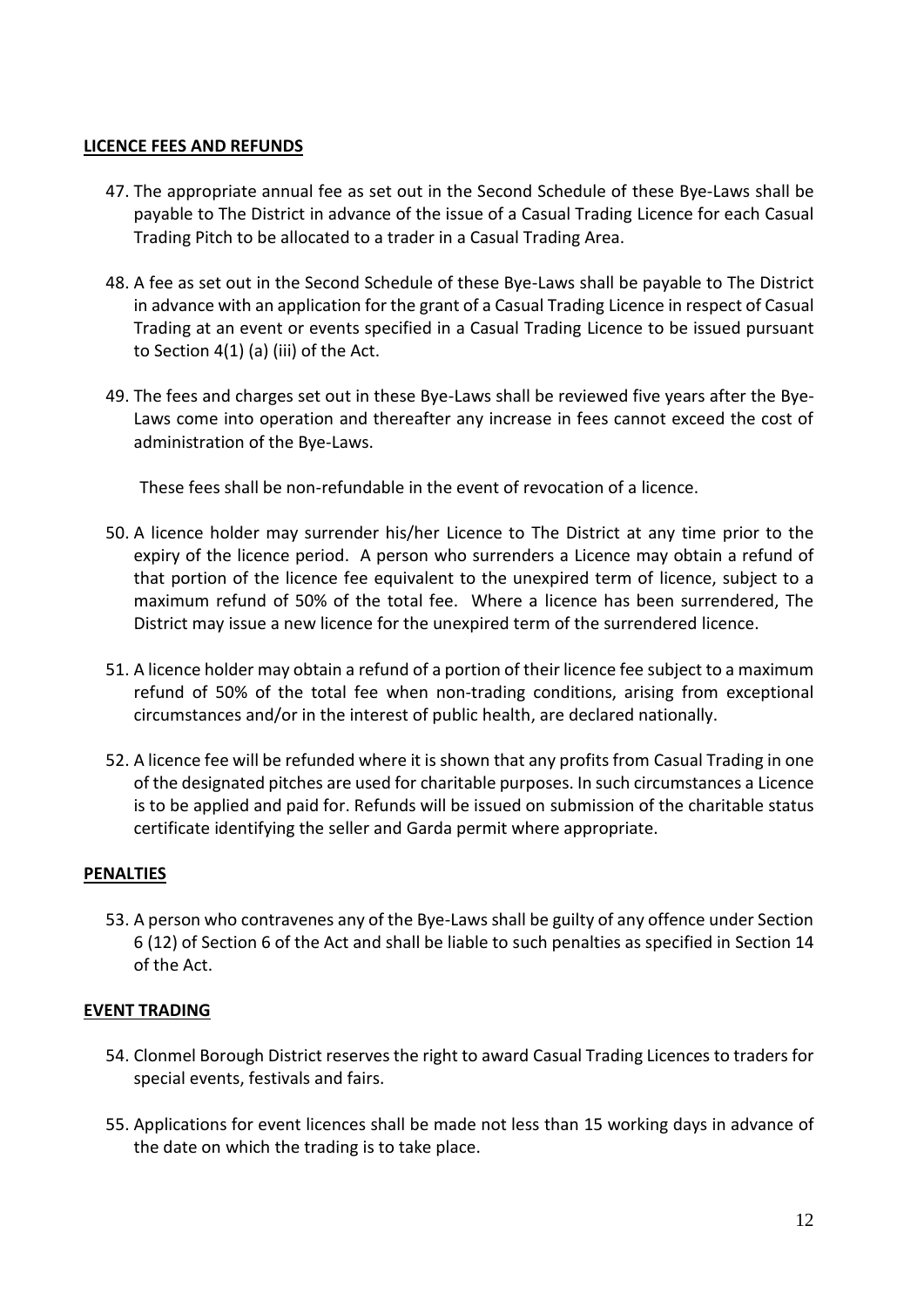- 56. In exceptional cases whereby the event is announced within the 15 working day requirement, applications can be submitted for consideration provided evidence of the announcement date is provided.
- 57. Clonmel Borough District reserves the right to limit the number of licences awarded for each event.
- 58. Clonmel Borough District reserves the right to allow trading to take place outside the hours specified in Sections 8 – 11 inclusive, for certain events.
- 59. Only goods approved by Clonmel Borough District shall be sold by the Casual Trader at these events.
- 60. Trading shall be carried out in accordance with specific conditions attached to the event licence and all conditions of such licence shall be strictly adhered to by the Casual Trader.
- 61. All articles of these Bye-Laws shall apply to the licence holder's licence for event trading.

#### **GENERAL**

- 62. These Bye-Laws may be amended by resolution of Clonmel Borough District following a public consultation phase of at least one month incorporating public advertisement and submission of representations.
- 63. Car Park Bye-Laws are hereby partially revoked insofar as they apply to any of the carparks or parts thereof referred to in the First Schedule with effect from the date on which these Casual Trading Bye-Laws come into effect.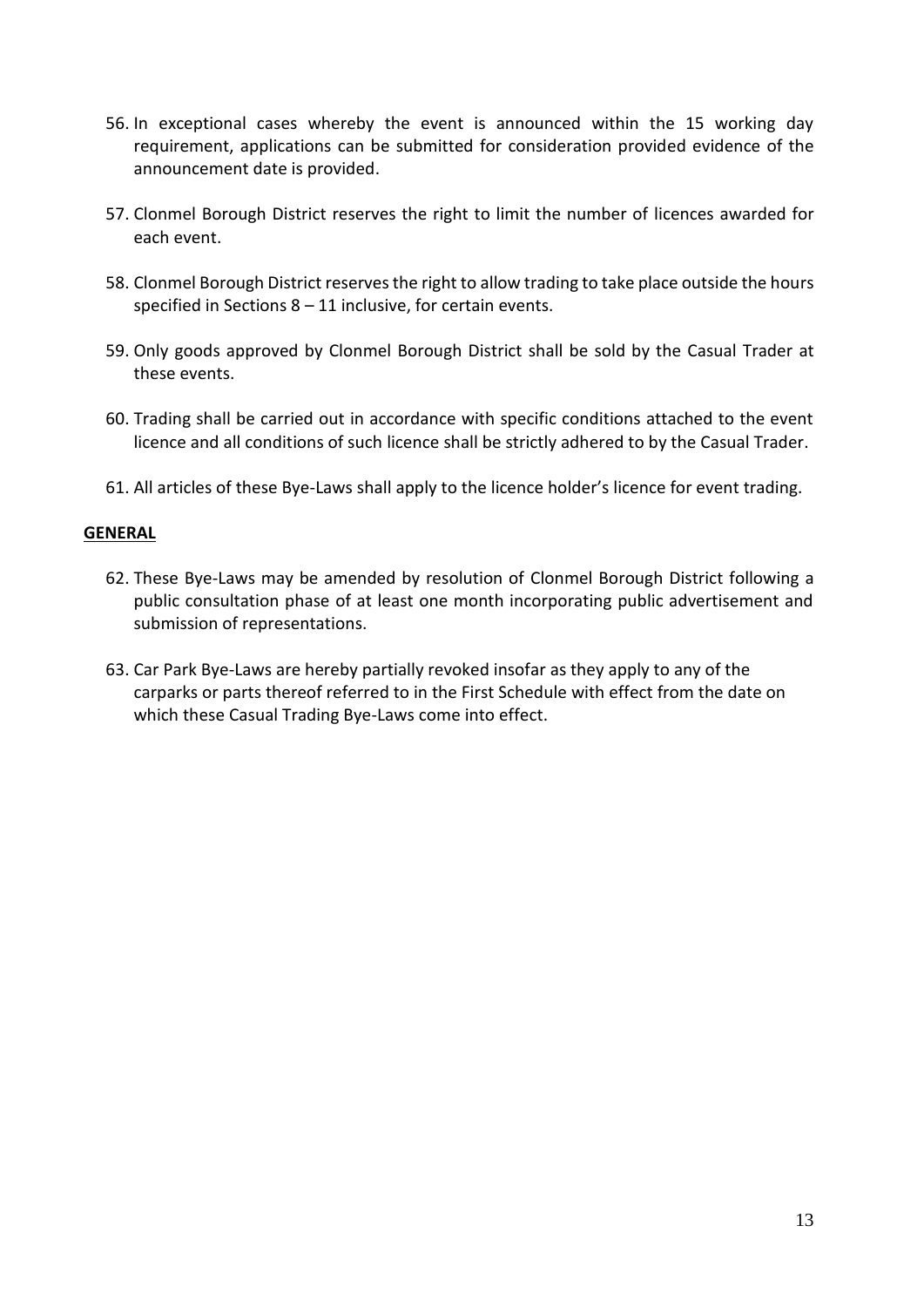At a meeting of Clonmel Borough District held on Wednesday 15<sup>th</sup> September 2021.

It was proposed by: \_\_\_\_\_\_\_\_\_\_\_\_\_\_\_\_\_\_\_\_\_\_\_

Seconded by: \_\_\_\_\_\_\_\_\_\_\_\_\_\_\_\_\_\_\_\_\_\_\_\_

And Resolved:

That the Clonmel Borough District Casual Trading Act 1995 Bye-Laws 2021 be and are hereby adopted.

Signed:

Mayor

Signed:

District Administrator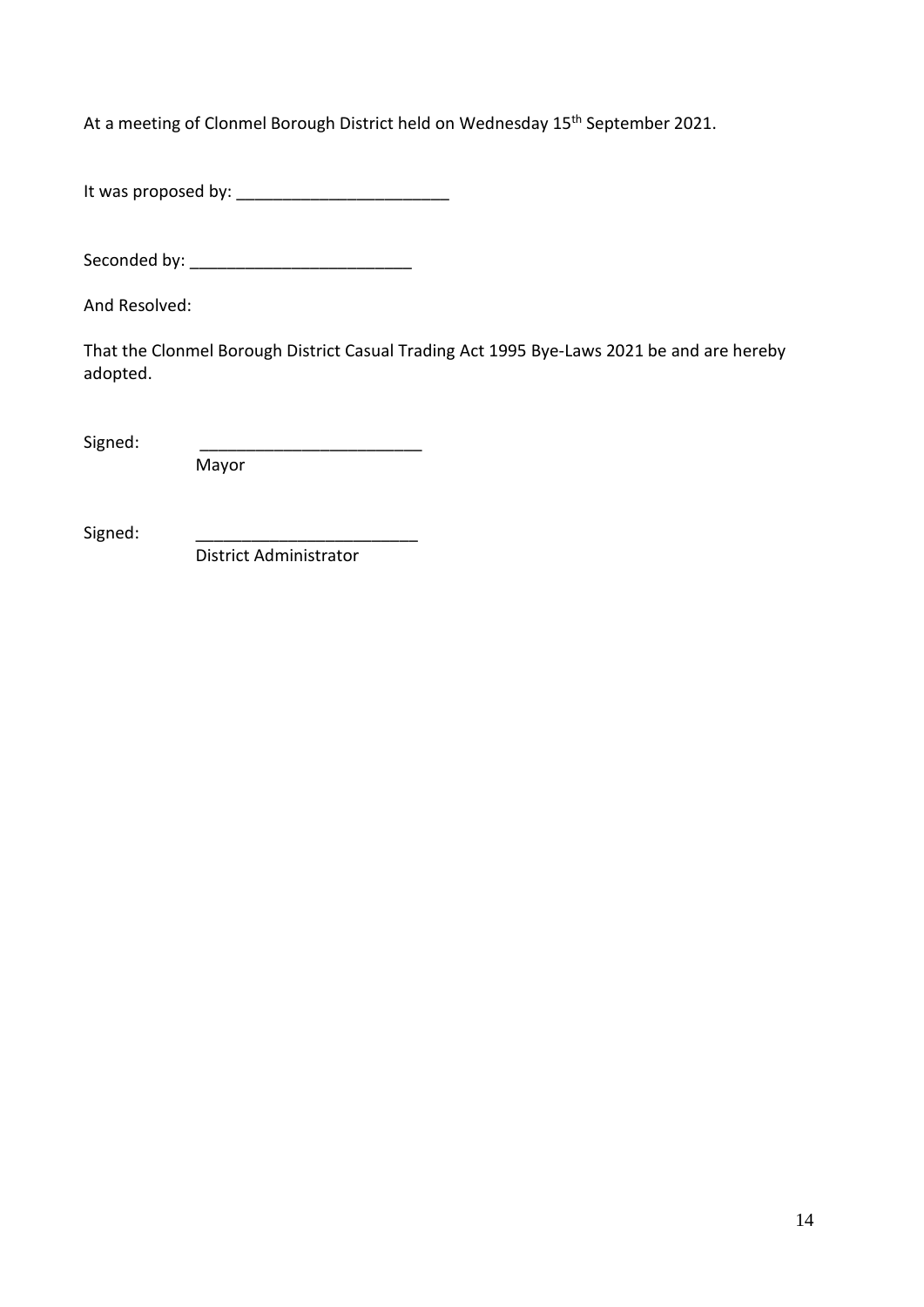# **FIRST SCHEDULE**

**\_\_\_\_\_\_\_\_\_\_\_\_\_\_\_\_\_\_\_\_\_\_\_\_\_\_\_\_\_\_\_\_\_\_\_\_\_\_\_\_\_\_**

# **CASUAL TRADING LOCATIONS**

# **Maps/Drawings**

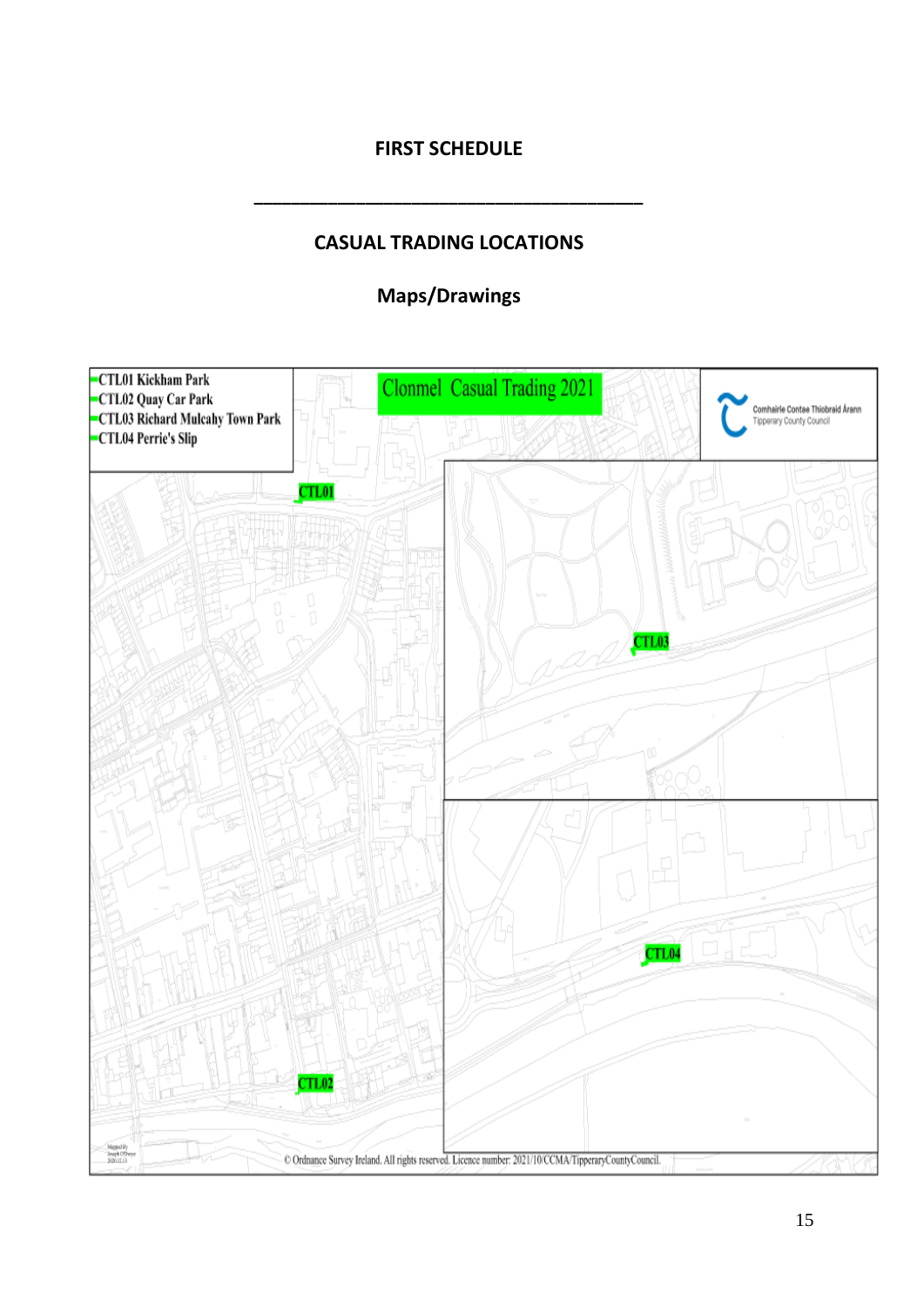## **SECOND SCHEDULE**

**FEES**

**\_\_\_\_\_\_\_\_\_\_\_\_\_\_\_\_\_\_\_\_\_\_\_\_\_\_\_\_\_\_\_\_\_\_\_\_\_\_\_\_\_\_**

The fees for a Casual Trading Licence shall be as follows:

 $\overline{\phantom{a}}$ 

 $\overline{r}$ 

(1) In locations designated as Casual Trading Areas and described in the first Schedule to these Bye-Laws a fee per annum shall be payable for each Casual Trading Pitch allocated as follows:-

 $\overline{\phantom{0}}$ 

| Clonmel<br><b>Borough District</b><br>Area                                                 | Licence Fee of $E$ 750 per annum per<br>Trading Bay/Pitch where trading takes<br>place on one day per week, equivalent<br>to three car parking spaces and inclusive<br>of space for pitch vehicle.<br>Where trading takes place on more than<br>one day per week, the Licence Fee shall<br>be €750 for each additional trading day. |
|--------------------------------------------------------------------------------------------|-------------------------------------------------------------------------------------------------------------------------------------------------------------------------------------------------------------------------------------------------------------------------------------------------------------------------------------|
| * Casual Trading<br><b>Areas Serving</b><br>the Blueway<br>(see map in First<br>Schedule). | These are solely for the purposes of<br>servicing the Blueway with<br>refreshments. No mobile fast food<br>casual trading permitted.                                                                                                                                                                                                |

- (2) Events Licence: €35 per day (or part thereof) pitches will be determined on an individual basis.
- (3) The annual fees are fixed for a period of five years from date of adoption and subject to review by the Members.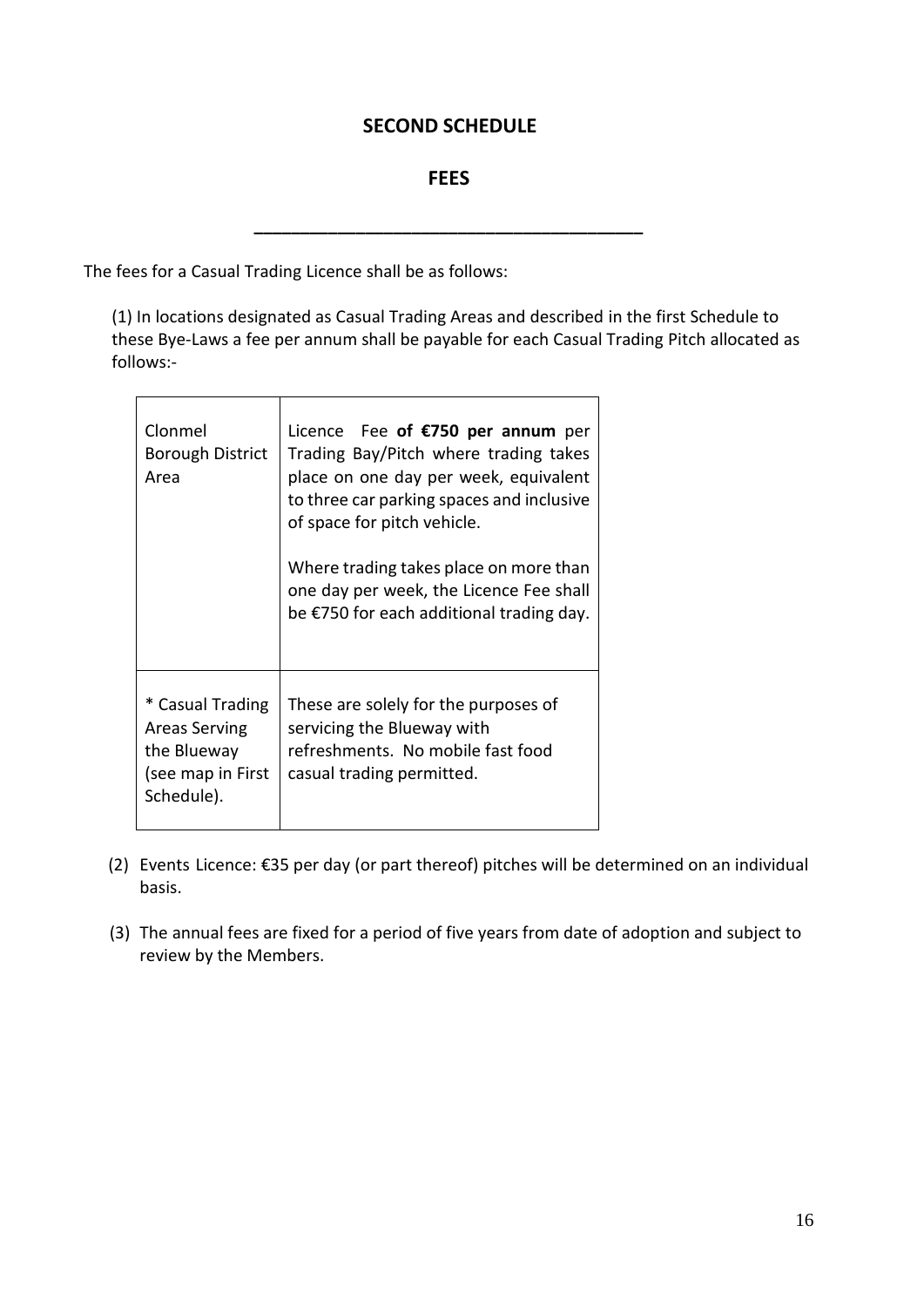# **THIRD SCHEDULE \_\_\_\_\_\_\_\_\_\_\_\_\_\_\_\_\_\_\_\_\_\_\_\_\_\_\_\_\_\_\_\_\_\_\_\_\_\_\_\_\_\_**

#### **FORM NO. 1**

**Form of Notice required to be displayed at a**

**Casual Trading Pitch in the Casual Trading Area**

# **CLONMEL BOROUGH DISTRICT**

#### **THE CASUAL TRADING ACT, 1995**

# **Casual Trading Bye Laws 2021**

**Traders Name: \_\_\_\_\_\_\_\_\_\_\_\_\_\_\_\_\_\_\_\_\_\_\_\_\_\_\_\_\_\_\_\_\_\_\_\_\_\_\_\_\_\_\_**

Clonmel Borough District has granted a Casual Trading Licence under Section 4 of The Casual Trading Act, 1995 authorising Casual Trading at this Casual Trading Pitch.

The Number of the Casual Trading Licence is \_\_\_\_\_\_\_\_\_\_\_\_\_\_\_\_\_\_\_\_ (insert the Number of the Licence)

This licence is for trading at \_\_\_\_\_\_\_\_\_\_\_\_\_\_\_\_\_\_\_\_\_\_\_\_\_\_\_\_\_\_\_\_\_\_\_\_\_\_\_\_\_ only.

Days of the week **with an allowing the week** and the set of the week and the set of the set of the set of the set of the set of the set of the set of the set of the set of the set of the set of the set of the set of the se

The Casual Trading Licence expires on **31<sup>st</sup> December** \_\_\_\_\_\_\_\_\_\_\_\_\_\_. [Complete date by inserting the year upon which the Casual Trading Licence expires]

**Signed: \_\_\_\_\_\_\_\_\_\_\_\_\_\_\_\_\_\_\_\_\_\_\_\_\_\_\_\_\_\_\_\_**

**Clonmel Borough District**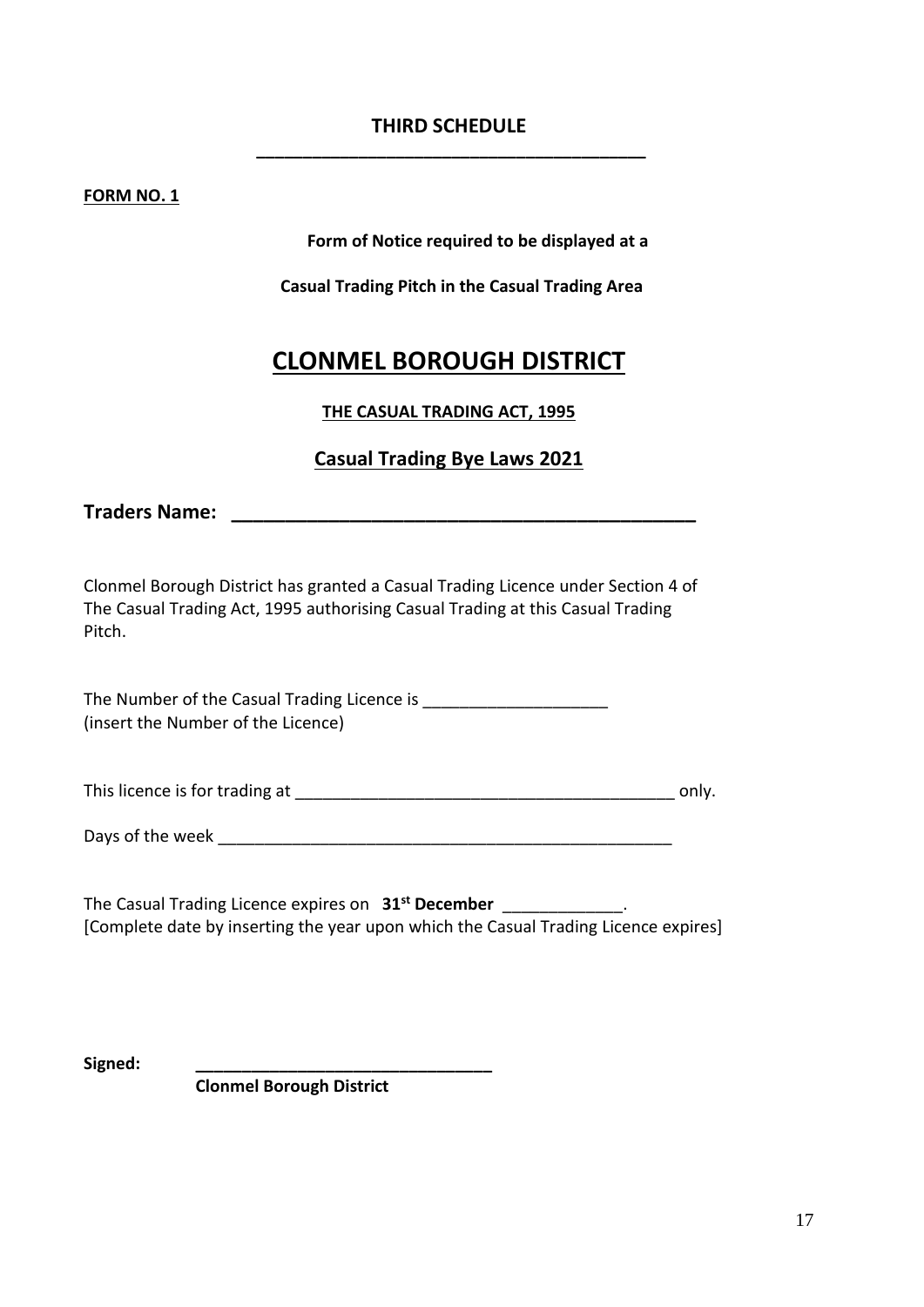# **FOURTH SCHEDULE**

**\_\_\_\_\_\_\_\_\_\_\_\_\_\_\_\_\_\_\_\_\_\_\_\_\_\_\_\_\_\_\_\_\_\_\_\_\_\_\_\_\_\_**

#### **FORM NO. 2**

**Form of Notice required to be displayed at an event or events specified in a Casual Trading Licence to which the public are admitted, whether subject to or free of charge, or at or in the immediate vicinity of the place where and on the day on which the event takes place.**

#### **Clonmel Borough District**

#### **THE CASUAL TRADING ACT 1995**

#### **CASUAL TRADING AT AN EVENT OR EVENTS**

Clonmel Borough District has granted a Casual Trading Licence under Section 4 of The Casual Trading Act, 1995 authorising Casual Trading at the event/events as set out below:

\_\_\_\_\_\_\_\_\_\_\_\_\_\_\_\_\_\_\_\_\_\_\_\_\_\_\_\_\_\_\_\_\_\_\_\_\_\_\_\_\_\_\_\_\_\_\_\_\_\_\_\_\_\_\_\_\_\_\_\_\_\_\_\_\_\_\_\_

#### **Event(s):**

(set out the event(s) and the location of such event(s))

#### **Date of Event(s):**

(set out the date(s) upon which Casual Trading is authorised under the Casual Trading Licence)

\_\_\_\_\_\_\_\_\_\_\_\_\_\_\_\_\_\_\_\_\_\_\_\_\_\_\_\_\_\_\_\_\_\_\_\_\_\_\_\_\_\_\_\_\_\_\_\_\_\_\_\_\_\_\_\_\_\_\_\_\_\_\_\_\_\_\_\_\_

#### **Trading Location:**

**\_\_\_\_\_\_\_\_\_\_\_\_\_\_\_\_\_\_\_\_\_\_\_\_\_\_\_\_\_\_\_\_\_\_\_\_\_\_\_\_\_\_\_\_\_\_\_\_\_\_\_\_\_\_\_\_\_\_\_\_\_\_\_\_\_\_\_\_\_** (set out area where Casual Trading is authorised under the Casual Trading Licence)

The Number of Casual Trading Licence is \_\_\_\_\_\_\_\_\_\_\_\_\_\_\_\_\_ (insert the number of the Licence)

 $Signed:$ 

**District Administrator, Clonmel Borough District.**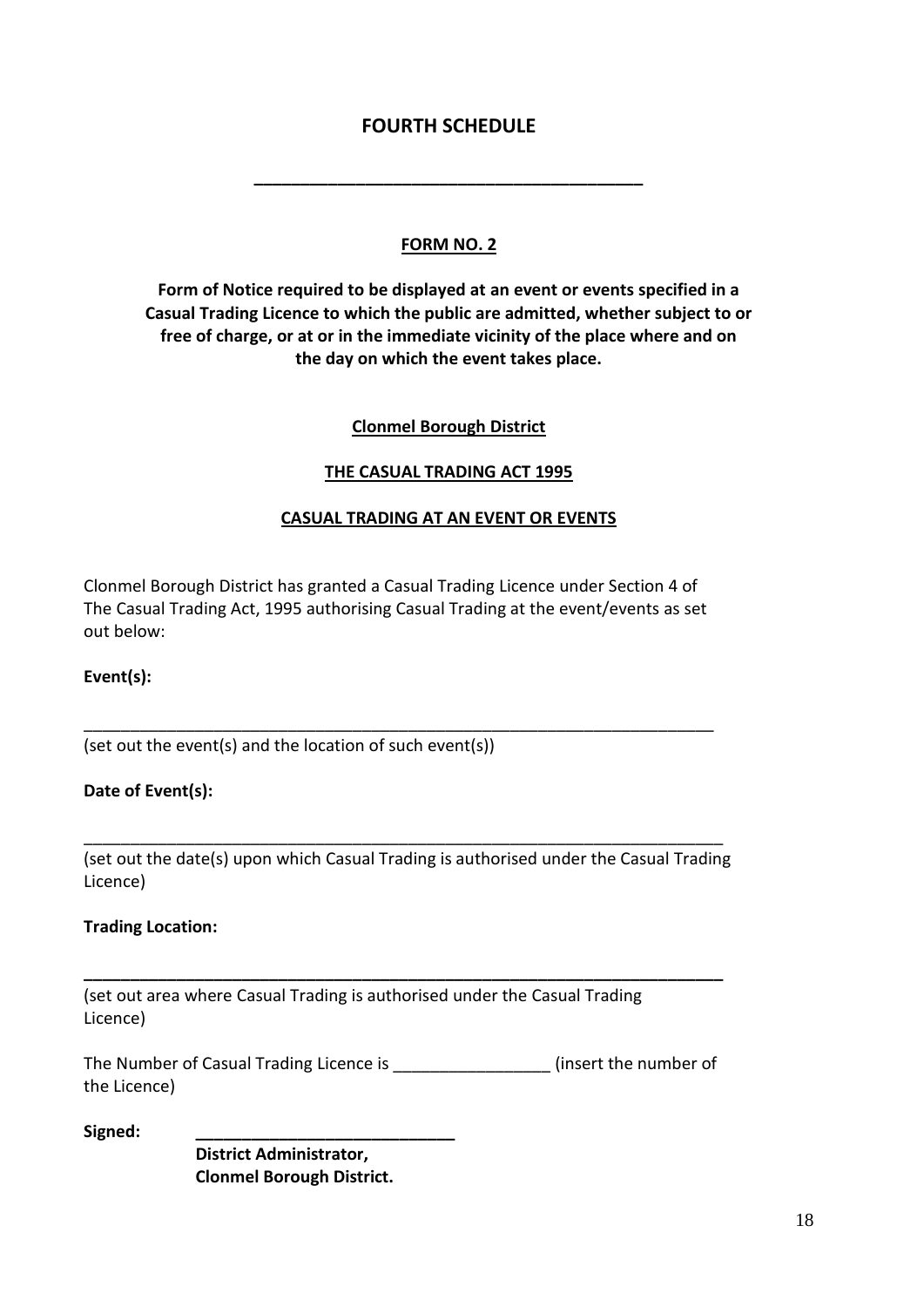# **FIFTH SCHEDULE**

#### **FORM NO. 3**

**\_\_\_\_\_\_\_\_\_\_\_\_\_\_\_\_\_\_\_\_\_\_\_\_\_\_\_\_\_\_\_\_\_\_\_\_\_\_\_\_\_\_**

#### **CLONMEL BOROUGH DISTRICT**

#### **CASUAL TRADING ACT, 1995**

#### **Casual Trading Bye Laws 2021**

**CASUAL TRADING LICENCE NO. \_\_\_\_\_\_\_\_\_\_\_\_\_\_\_\_\_\_\_\_\_\_\_\_\_\_\_\_\_\_\_\_\_\_**

Clonmel Borough District hereby grants to:

a licence to engage in Casual Trading for the purpose of selling the following goods:

\_\_\_\_\_\_\_\_\_\_\_\_\_\_\_\_\_\_\_\_\_\_\_\_\_\_\_\_\_\_\_\_\_\_\_\_\_\_\_\_\_\_\_\_\_\_\_\_\_\_\_\_\_\_\_\_\_\_\_\_\_\_\_\_\_\_\_\_\_

**\_\_\_\_\_\_\_\_\_\_\_\_\_\_\_\_\_\_\_\_\_\_\_\_\_\_\_\_\_\_\_\_\_\_\_\_\_\_\_\_\_\_\_\_\_\_\_\_\_\_\_\_\_\_\_\_\_\_\_\_\_\_\_\_\_\_\_\_**

in Trading Pitch Number **and Trading Area in Line Casual Trading Area in** \_\_\_\_\_\_\_\_\_

(ref: Map \_\_\_\_\_\_\_\_\_\_\_\_\_) on the following days \_\_\_\_\_\_\_\_\_\_\_\_\_\_\_\_\_\_\_\_\_\_\_ subject to full

compliance with the Clonmel Borough District Casual Trading ACT 1995, Bye-Laws 2021 and the following Special Conditions

\_\_\_\_\_\_\_\_\_\_\_\_\_\_\_\_\_\_\_\_\_\_\_\_\_\_\_\_\_\_\_\_\_\_\_\_\_\_\_\_\_\_\_\_\_\_\_\_\_\_\_\_\_\_\_\_\_\_\_\_\_\_\_\_\_\_\_\_\_ This licence comes into force on the \_\_\_\_\_\_\_\_\_\_\_\_\_\_\_\_\_\_\_\_\_\_\_\_\_\_\_\_\_\_\_\_\_\_\_\_\_\_\_ And unless otherwise withdrawn will expire on the

\_\_\_\_\_\_\_\_\_\_\_\_\_\_\_\_\_\_\_\_\_\_\_\_\_\_\_\_\_\_\_\_\_\_\_\_\_\_\_\_\_\_\_\_\_\_\_\_\_\_\_\_\_\_\_\_\_\_\_\_\_\_\_\_\_\_\_\_\_

**Signed: Date: Date: CONSIDENTIFY ASSAULT AND ALL AND ALL AND ALL AND ALL AND ALL AND ALL AND ALL AND ALL AND ALL AND ALL AND ALL AND ALL AND ALL AND ALL AND ALL AND ALL AND ALL AND ALL AND ALL AND ALL AND ALL AND AL** 

 **District Administrator, Clonmel Borough District.**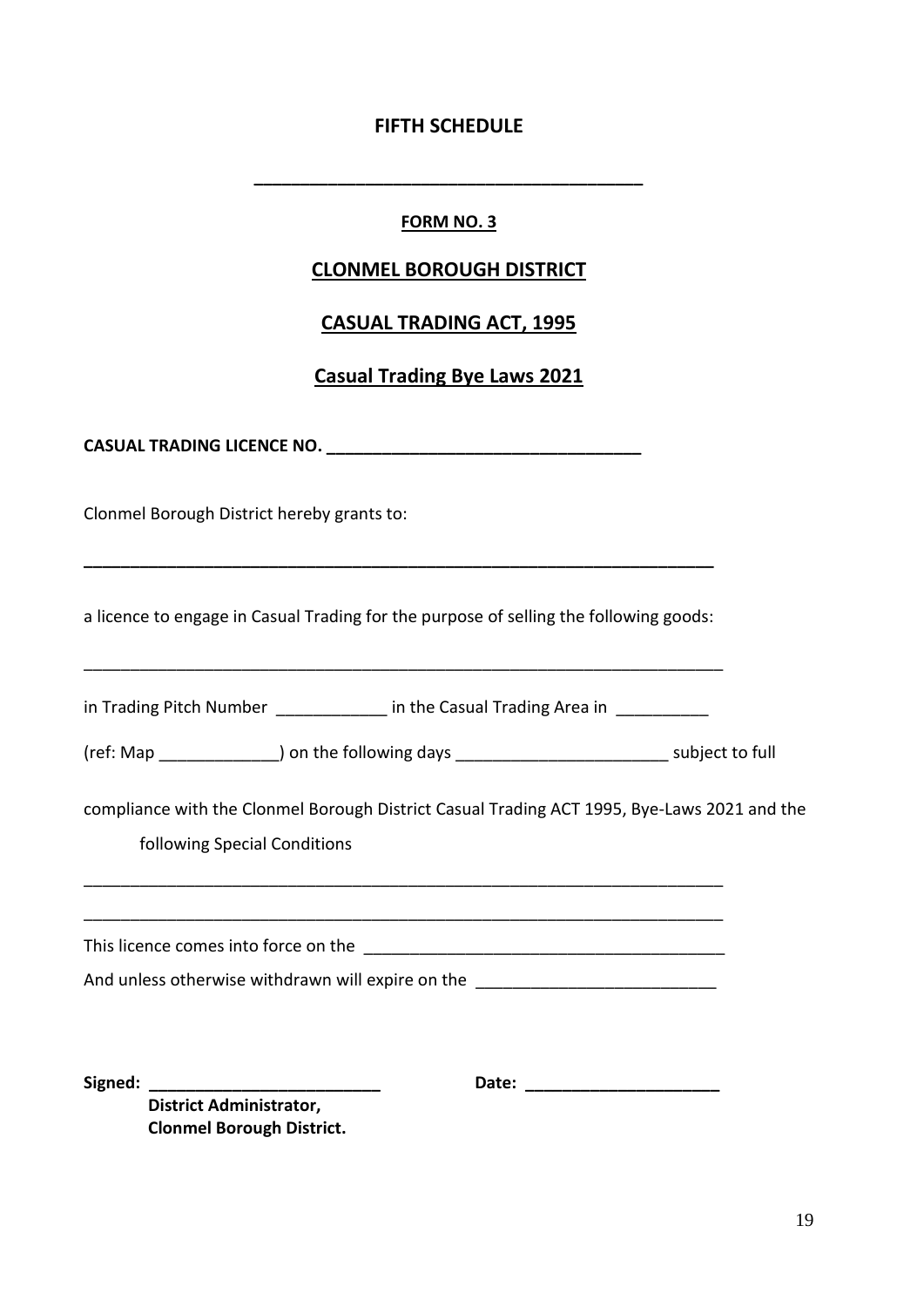# **FIFTH SCHEDULE \_\_\_\_\_\_\_\_\_\_\_\_\_\_\_\_\_\_\_\_\_\_\_\_\_\_\_\_\_\_\_\_\_\_\_\_\_\_\_\_\_\_**

# **FORM NO. 4**

# **Clonmel Borough District**

# **CASUAL TRADING ACT, 1995**

# **SPECIFIED EVENT(S)**

**\_\_\_\_\_\_\_\_\_\_\_\_\_\_\_\_\_\_\_\_\_\_\_\_\_\_\_\_\_\_\_\_\_\_\_\_\_\_\_\_\_\_\_\_\_\_\_\_\_\_\_\_\_\_\_\_\_\_\_\_\_\_\_\_\_\_\_\_\_\_\_\_\_\_\_\_\_**

\_\_\_\_\_\_\_\_\_\_\_\_\_\_\_\_\_\_\_\_\_\_\_\_\_\_\_\_\_\_\_\_\_\_\_\_\_\_\_\_\_\_\_\_\_\_\_\_\_\_\_\_\_\_\_\_\_\_\_\_\_\_\_\_\_\_\_\_\_\_\_\_\_\_\_\_

**CASUAL TRADING LICENCE NO. \_\_\_\_\_\_\_\_\_\_\_\_\_\_\_\_\_\_\_\_\_\_\_\_\_\_\_\_\_\_\_\_\_\_**

Clonmel Borough District hereby grants to:

a licence to engage in Casual Trading for the purpose of selling the following goods:

| at                       |                                                                                                |
|--------------------------|------------------------------------------------------------------------------------------------|
|                          | <b>Specified Event(s)</b>                                                                      |
|                          |                                                                                                |
| <b>Specified Date(s)</b> |                                                                                                |
| at                       |                                                                                                |
|                          | Location                                                                                       |
|                          | Subject to full compliance with the Clonmel Borough District Casual Trading Act 1995, Bye-Laws |
|                          | 2021 and the following special conditions:                                                     |
|                          |                                                                                                |
|                          |                                                                                                |
|                          |                                                                                                |
| Signed:                  | Date:                                                                                          |

**District Administrator, Clonmel Borough District.**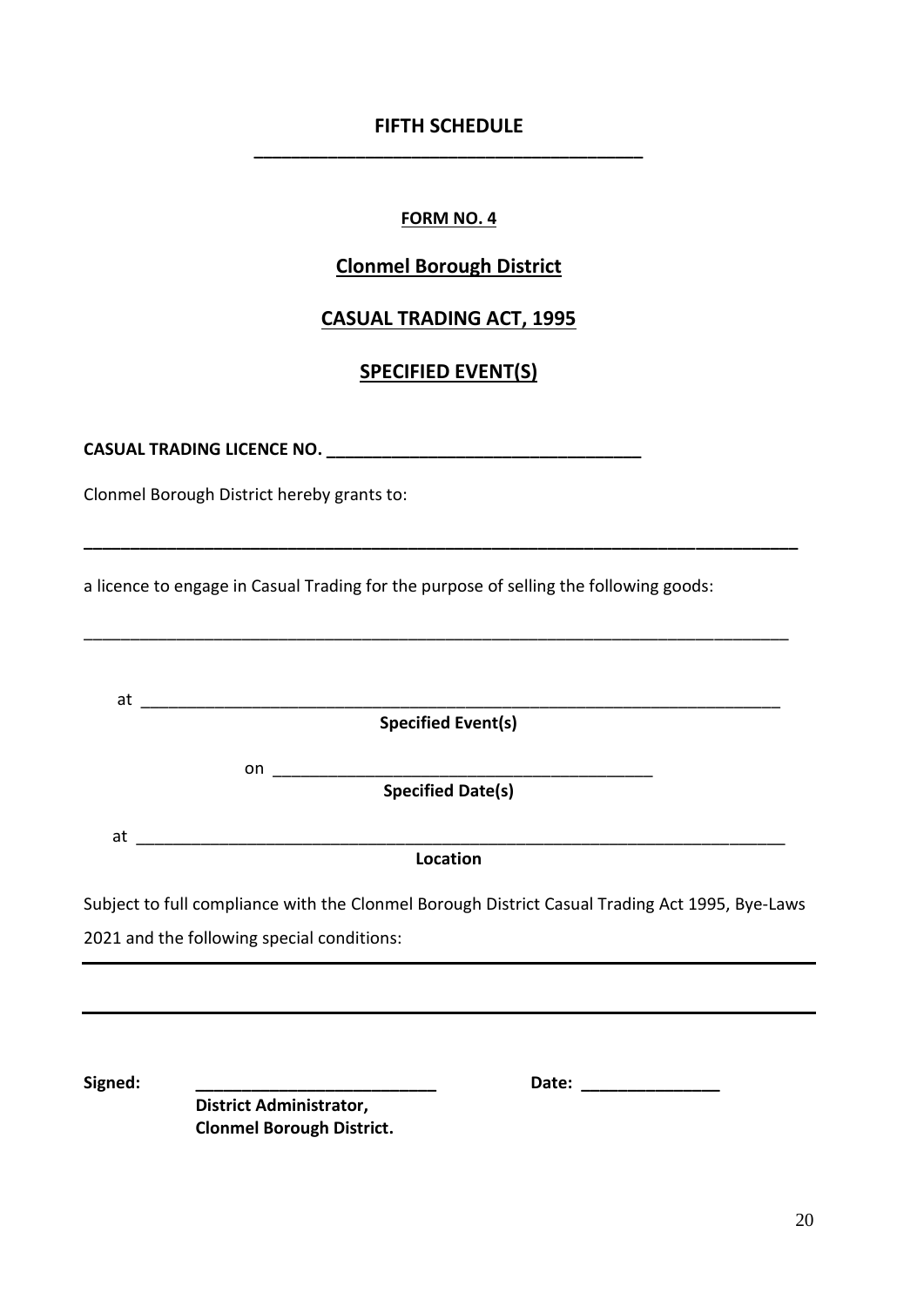## **SIXTH SCHEDULE**

#### **Application Form for a Designated Area Casual Trading Licence CASUAL TRADING ACT 1995 European Union (Casual Trading Act 1995) Regulations 2018**

#### **PLEASE READ CONDITIONS (ATTACHED) BEFORE COMPLETING THIS FORM. PLEASE COMPLETE IN BLOCK CAPITALS – It is mandatory to complete all sections**

| <b>Applicants Details:</b><br><b>Full Postal</b>                            | PPS No/ Tax Reference No(CRO):<br>Public Liability Insurance:<br><b>Name of Insurance Company:</b> |
|-----------------------------------------------------------------------------|----------------------------------------------------------------------------------------------------|
|                                                                             | Insurance Renewal Date:                                                                            |
| <b>Trading Details:</b><br><b>Location of Trading:</b><br>Goods to be sold: |                                                                                                    |
|                                                                             |                                                                                                    |

**I declare:-**

- 1. That I have not been convicted of any offences under the Casual Trading Act 1995.
- 2. That the foregoing particulars are correct.

**\_\_\_\_\_\_\_\_\_\_\_\_\_\_\_\_\_\_\_\_\_\_\_\_\_\_\_\_\_** 

3. That I have read and agree to abide by the conditions of the Licence

#### **Signature:**

**Date: \_\_\_\_\_\_\_\_\_\_\_\_\_\_\_\_\_\_\_\_\_\_\_\_\_\_\_\_**

I enclose a cheque/bank draft/postal order/money order made payable to TIPPERARY COUNTY COUNCIL for the fee fixed under Bye-Laws by the Local Authority under Section 6 of the Casual Trading Act, 1995.

NOTE: The acceptance of an application by CLONMEL BOROUGH DISTRICT does not guarantee the granting of a licence.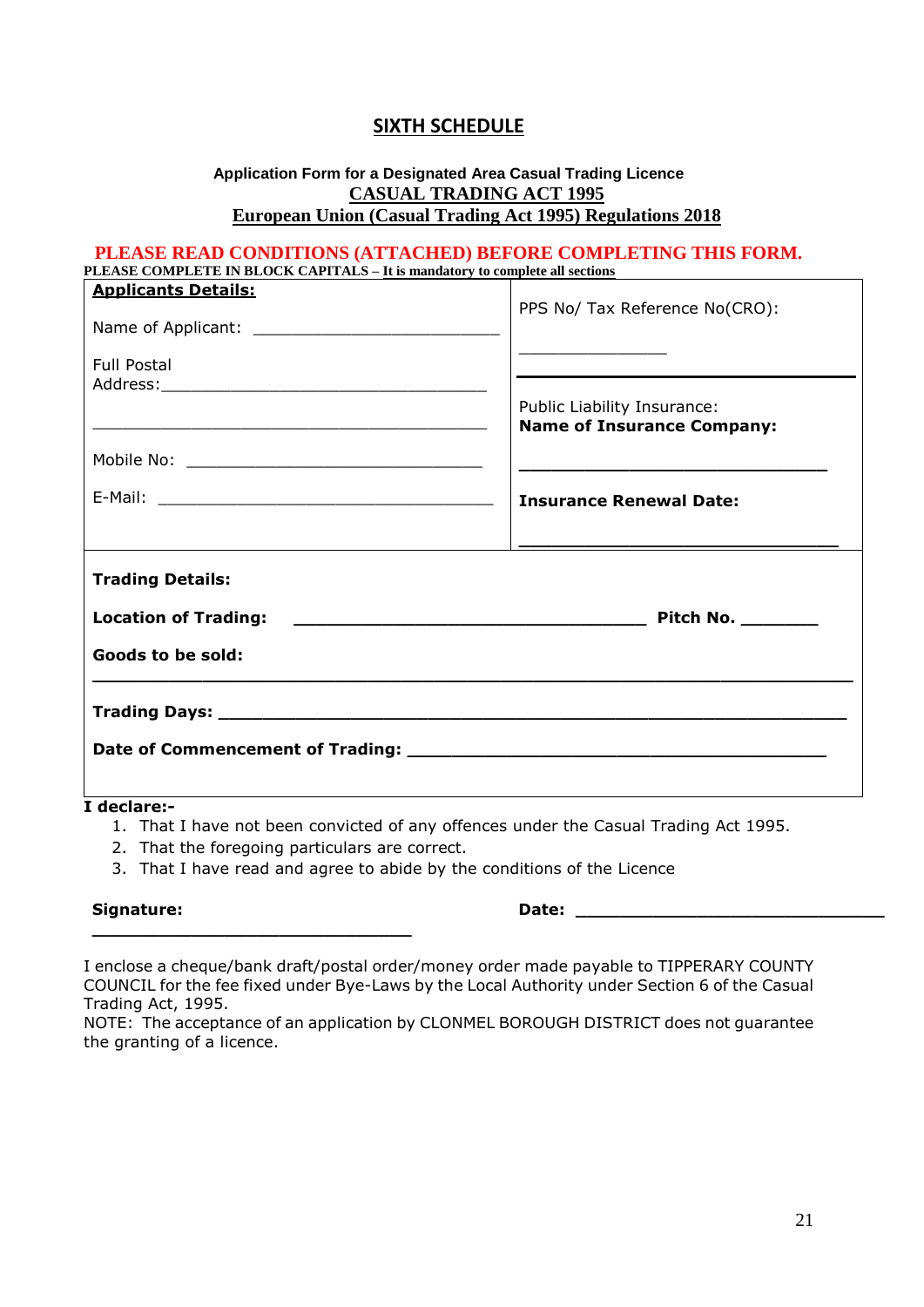#### **CONDITIONS OF CASUAL TRADING LICENCE**

- 1. Only the Licence Holder may engage in Casual Trading at the location specified in the licence.
- 2. Trading shall be confined to the allocated location for the specified times and days and no goods or articles shall overhang a stall or be deposited on the street except inside the allocated pitch.
- 3. The licence holder must prominently display the number of the licence at his/her trading place in such a way as to be clearly visible and easily legible to members of the public.
- 4. If requested the Licence Holder shall produce his/her licence on demand to any person.
- 5. The Licence Holder must trade within one metre of the stall.
- 6. The Licence Holder shall be present at all times where practicable. It is acceptable that Licence Holder be absent during holiday periods or due to illness but this absence must be advised to Clonmel Borough District as soon as is practically possible. A medical certificate is required for a prolonged period of absence.
- 7. Clonmel Borough District reserves the right to re-allocate any pitch that has been left unoccupied by a licence holder for a period of 2 months without reasonable explanation to Clonmel Borough District.
- 8. Only two people may operate the stall at any one time.
- 9. No goods other than those specified in the licence may be sold.
- 10.The Licence Holder shall not sell counterfeit goods and must be able to produce a paper trail identifying the provenance of goods clearly identifying where stock came from.
- 11. The Licence Holder will clearly identify all goods that are sold as "seconds" at the point of sale.
- 12. Traders in foodstuffs must comply with the requirements of the HSE Environmental Health Officer in relation to the statutory control of food.

#### 13. **Disposal of Waste**

- a. The removal of waste generated at each trading location is the responsibility of the trader.
- b. The Licence Holder shall provide a suitable container/receptacle for refuse and waste oil (if applicable) which must be kept at times of trading within the allotted pitch.
- c. The Licence Holder shall not allow litter to accumulate in the vicinity of the allocated pitch during trading hours.
- d. At the end of trading each day, the Licence Holder shall clean the allocated pitch, arrange for the removal and proper disposal of waste or waste oil generated.
- e. Under the Waste Management Act 1996 traders have two options to dispose of their waste –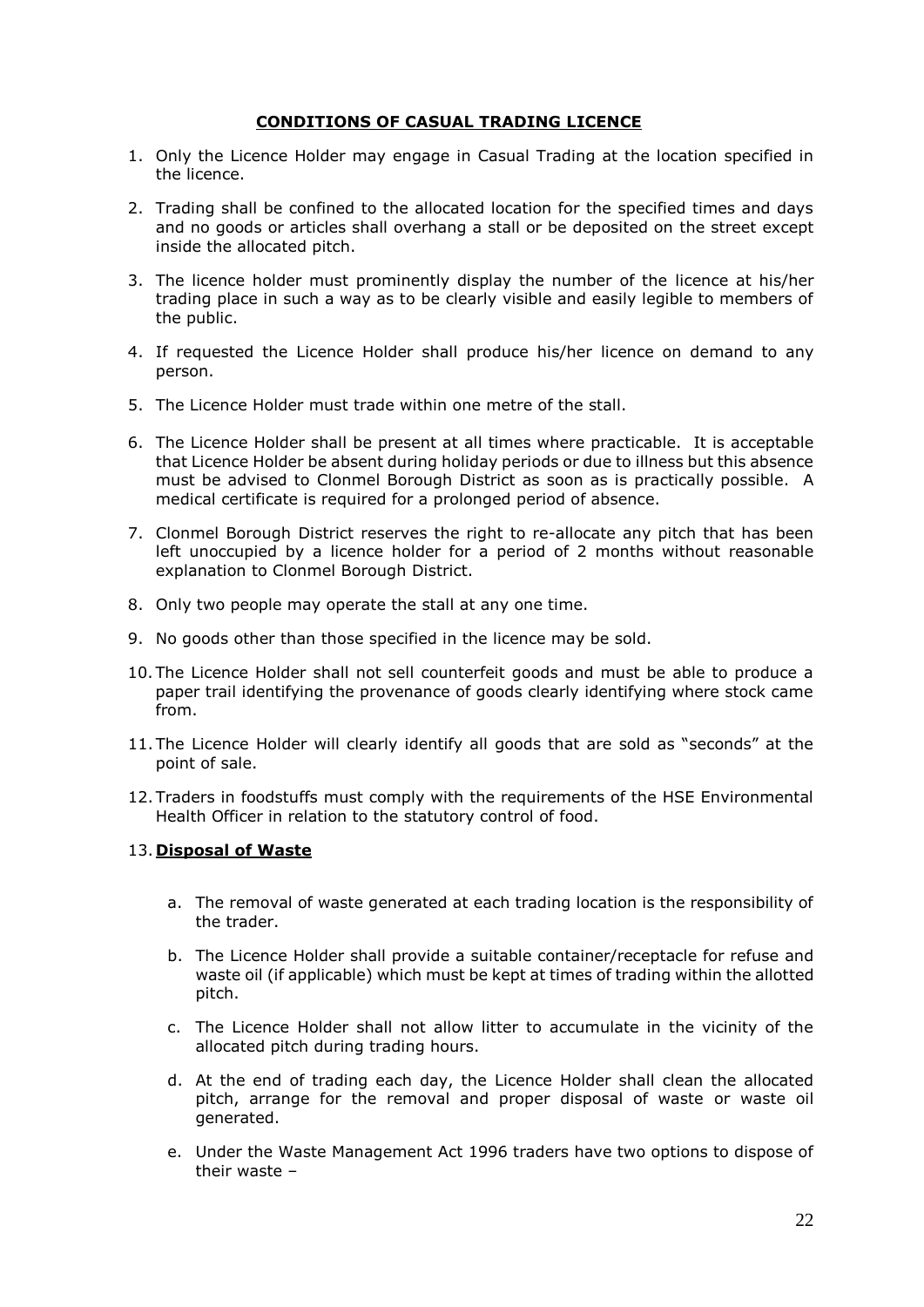- 1) Arrange for a private waste disposal company to do it or
- 2) Arrange to dispose of the waste in an alternative proper manner.
- f. Traders must comply with their responsibilities under the Waste Management legislation and the Casual Trading Act 1995, Clonmel Borough District's Bye Laws 2000. Failure to do so may result in prosecution.

#### 14. **Stalls**

- a. A Licence Holder shall at his/her own expense provide a stall/unit, the specifications of which must be agreed with Clonmel Borough District.
- b. The Licence Holder is fully responsible for providing their own electric power to the stall/unit and Clonmel Borough District has no role in this.
- c. Stalls must be maintained to a good standard of appearance and repair.
- d. Stall and other articles must be removed from the street after the hours of trading specified on the licence, unless otherwise agreed with Clonmel Borough District.
- e. Clonmel Borough District reserves the right to remove any stall or like receptacle found in a trading place outside of trading hours and/or goods or articles left outside the allocated pitch at any time.
- f. Clonmel Borough District reserves the right to re-allocate any pitch which has been left unoccupied by a Licence Holder for a period of two months without reasonable explanation to Clonmel Borough District.
- 15. The Licence Holder shall not obstruct any business, premises, footpath, public road or public right of way.
- 16. The Licence Holder shall not conduct trading in a manner that causes or is likely to cause offence.
- 17.Clonmel Borough District reserves the right to suspend trading in order to facilitate works to a roadway, footpath, other infrastructure, on adjoining sites or for other operational reasons and where possible to relocate existing traders in or adjacent to the works into other available designated trading pitches within the Borough Districts administrative area. This will be done following consultation with traders.
- 18. The Licence Holder must have Public Liability Insurance in place at all times, indemnifying Tipperary County Council to the value of €6.5m in the case of any one accident.
- 19. The Licence Holder must have a current valid tax clearance certificate in place at all times.
- 20. The Licence Holder must give two months notice if surrendering a pitch.
- 21. While occupying a trading place a Licence Holder must obey all lawful requests of an Authorised Officer or a member of the Garda Síochána.
- 22. The licence may be revoked at any time if any condition of the licence has been or is being contravened.
- 23.A person who contravenes any of the conditions of the licence shall be guilty of an offence and shall be liable on summary conviction to a fine not exceeding €1,270.